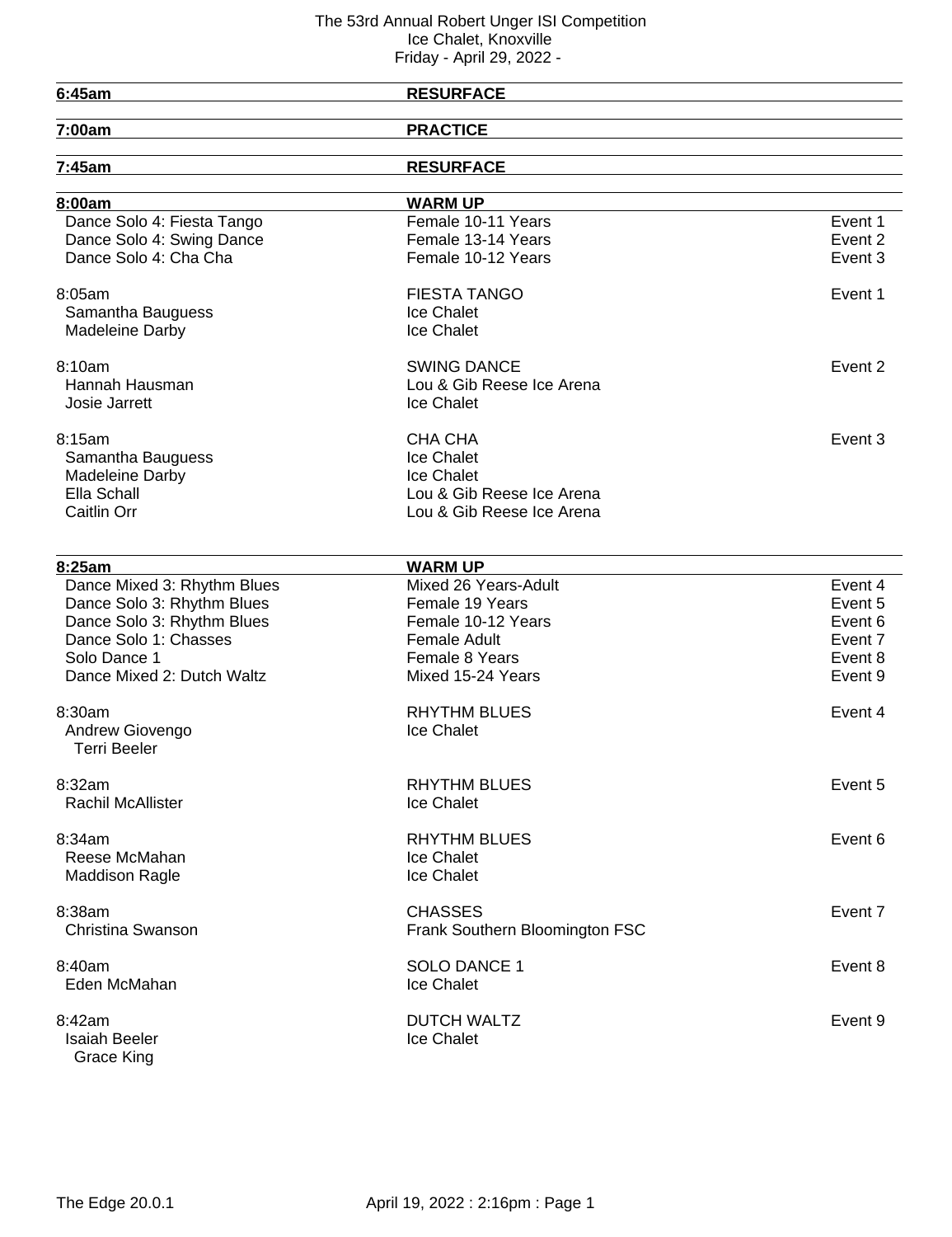| 8:44am                            | <b>WARM UP</b>                   |          |
|-----------------------------------|----------------------------------|----------|
| Dance Solo 3: Canasta Tango       | Female 10-13 Years               | Event 10 |
| Dance Solo 3: Canasta Tango       | Mixed 15-19 Years                | Event 11 |
| Dance Mixed 3: Canasta Tango      | Mixed 26 Years-Adult             | Event 12 |
| Dance Solo 5: Hickory Hoedown     | <b>Female Adult</b>              | Event 13 |
| Dance Solo 5: Hickory Hoedown     | Female 14 Years                  | Event 14 |
|                                   |                                  |          |
| 8:49am                            | <b>CANASTA TANGO</b>             | Event 10 |
| Reese McMahan                     | Ice Chalet                       |          |
| Caitlin Orr                       | Lou & Gib Reese Ice Arena        |          |
| Alexandra Amyx                    | Lou & Gib Reese Ice Arena        |          |
|                                   |                                  |          |
| 8:55am                            | <b>CANASTA TANGO</b>             | Event 11 |
| <b>Isaiah Beeler</b>              | Ice Chalet                       |          |
| <b>Rachil McAllister</b>          | Ice Chalet                       |          |
|                                   |                                  |          |
| 8:59am                            | <b>CANASTA TANGO</b>             | Event 12 |
| Andrew Giovengo                   | Ice Chalet                       |          |
| <b>Terri Beeler</b>               |                                  |          |
| 9:01am                            | <b>HICKORY HOEDOWN</b>           | Event 13 |
| Jean Paradise                     | Huntsville Skating School        |          |
|                                   |                                  |          |
| 9:03am                            | <b>HICKORY HOEDOWN</b>           | Event 14 |
| Lillyanna Jacklet                 | Ice Chalet                       |          |
|                                   |                                  |          |
| 9:06am                            | <b>WARM UP</b>                   |          |
| Dance Solo 2: Dutch Waltz         | Female 10-11 Years               | Event 15 |
| Dance Solo 2: Dutch Waltz         | Mixed 24 Years-Adult             | Event 16 |
|                                   |                                  |          |
| 9:11am                            | <b>DUTCH WALTZ</b>               | Event 15 |
| Pepper Emmert                     | Ice Chalet                       |          |
| <b>Mairen Stiefel</b>             | Ice Chalet                       |          |
| Samantha Rieger                   | Ice Chalet                       |          |
| 9:17am                            | <b>DUTCH WALTZ</b>               | Event 16 |
|                                   |                                  |          |
| Grace King                        | Ice Chalet                       |          |
| Dan Moore                         | <b>Huntsville Skating School</b> |          |
| <b>Helen Sylvester</b>            | Huntsville Skating School        |          |
|                                   |                                  |          |
| 9:23am                            | <b>WARM UP</b>                   |          |
| Dance Mixed 10: Westminster Waltz | Mixed 15-18 Years                | Event 17 |
| Dance Solo 7: Tango               | Mixed 16-17 Years                | Event 18 |
| Dance Solo 5: Willow Waltz        | Female 14-16 Years               | Event 19 |
| Dance Solo 7: Rocker Foxtrot      | Mixed 16-17 Years                | Event 20 |
| 9:28am                            | <b>WESTMINSTER WALTZ</b>         | Event 17 |
| Altair Zentgraf                   | Ice Chalet                       |          |
|                                   |                                  |          |
| <b>Bonnie Dudley</b>              |                                  |          |
| 9:31am                            | <b>TANGO</b>                     | Event 18 |
| Noah Hausman                      | Lou & Gib Reese Ice Arena        |          |
| Kenadi Scarberry                  | Lou & Gib Reese Ice Arena        |          |
|                                   |                                  |          |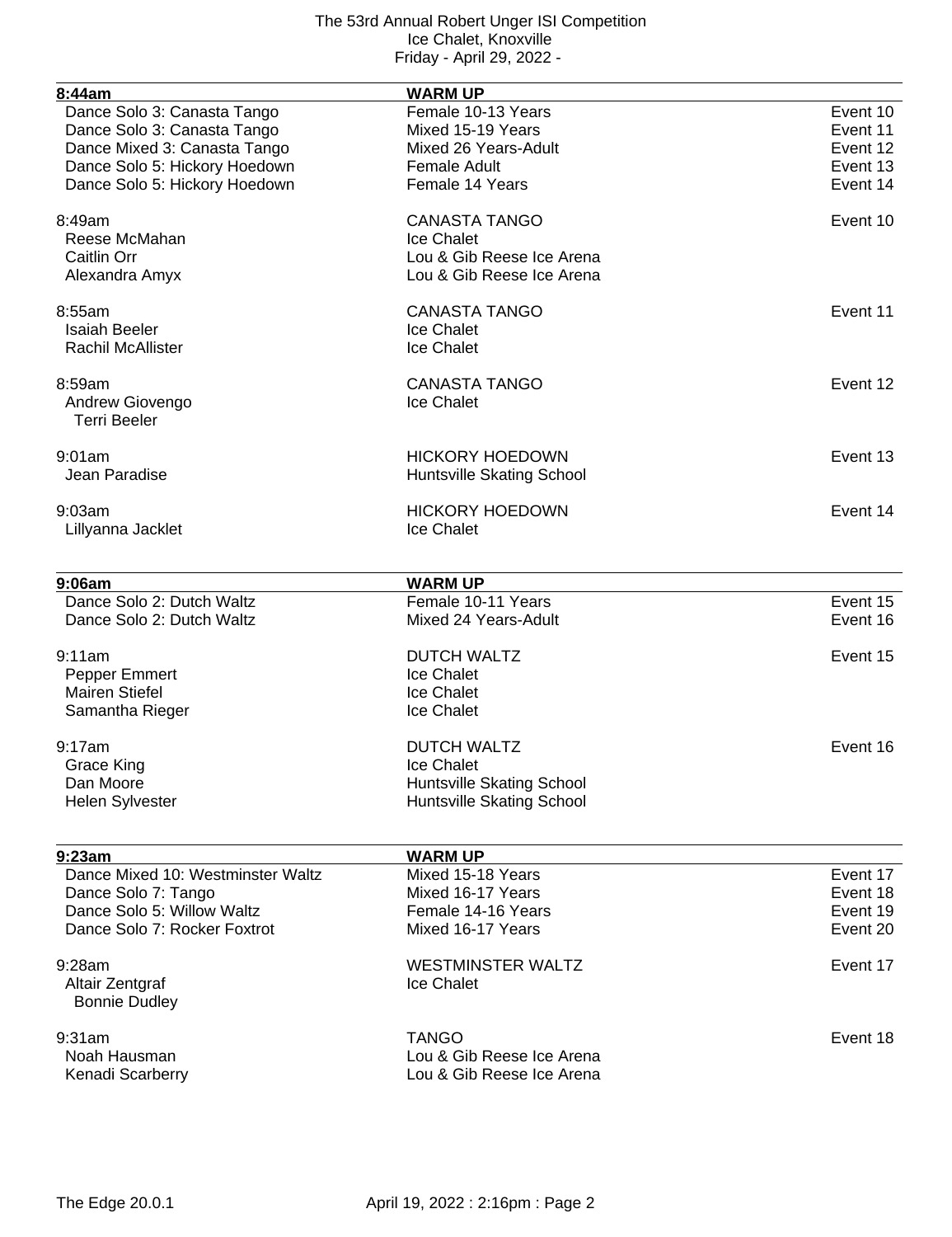| 9:37am                                    | <b>WILLOW WALTZ</b>                     | Event 19 |
|-------------------------------------------|-----------------------------------------|----------|
| Lillyanna Jacklet                         | Ice Chalet                              |          |
| Alisa Apostoaei                           | Ice Chalet                              |          |
|                                           |                                         |          |
| 9:42am                                    | <b>ROCKER FOXTROT</b>                   | Event 20 |
| Noah Hausman                              | Lou & Gib Reese Ice Arena               |          |
| <b>Isabela Miller</b>                     | Ice Chalet                              |          |
| Kenadi Scarberry                          | Lou & Gib Reese Ice Arena               |          |
|                                           |                                         |          |
| 9:51am                                    | <b>WARM UP</b>                          |          |
| Dance Solo 10: Argentine Tango            | Male 15 Years                           | Event 21 |
| Open Solo FD Platinum                     | Female 19 Years                         | Event 22 |
| Open Solo FD Gold                         | Female 17-18 Years                      | Event 23 |
| 9:56am                                    | <b>ARGENTINE TANGO</b>                  | Event 21 |
| Altair Zentgraf                           | Ice Chalet                              |          |
|                                           |                                         |          |
| 9:59am                                    | OPEN SOLO FD PLATINUM                   | Event 22 |
| Kaitlyn Nash                              | Lou & Gib Reese Ice Arena               |          |
|                                           | OPEN SOLO FD GOLD                       | Event 23 |
| 10:01am                                   | Lou & Gib Reese Ice Arena               |          |
| Kenadi Scarberry                          | Lou & Gib Reese Ice Arena               |          |
| <b>Charlet Geiger</b>                     |                                         |          |
| 10:06am                                   | <b>RESURFACE</b>                        |          |
|                                           |                                         |          |
| 10:21am                                   | <b>WARM UP</b>                          |          |
| Footwork 3                                | <b>Female Adult</b>                     | Event 24 |
| Footwork 4                                | Female 10-11 Years                      | Event 25 |
| Footwork 4                                | Female 13-14 Years                      | Event 26 |
| 10:24am                                   |                                         |          |
|                                           |                                         |          |
|                                           | <b>FOOTWORK3</b>                        | Event 24 |
| Autumn Knoth-Jez                          | Huntsville Skating School               |          |
| 10:26am                                   | <b>FOOTWORK4</b>                        | Event 25 |
| Samantha Bauguess                         | Ice Chalet                              |          |
| <b>Isabella Mitchell</b>                  | Huntsville Skating School               |          |
| Ella Schall                               | Lou & Gib Reese Ice Arena               |          |
|                                           |                                         |          |
| 10:32am                                   | <b>FOOTWORK4</b>                        | Event 26 |
| Alexandra Amyx                            | Lou & Gib Reese Ice Arena               |          |
| Hannah Hausman                            | Lou & Gib Reese Ice Arena               |          |
| Alex Gowans                               | Lou & Gib Reese Ice Arena               |          |
|                                           |                                         |          |
| 10:37am                                   | <b>WARM UP</b>                          |          |
| Footwork 3-4                              | Female 16-19 Years                      | Event 27 |
| Footwork 4                                | Male 26 Years-Adult                     | Event 28 |
| Footwork 5                                | Female 15 Years                         | Event 29 |
| 10:40am                                   | FOOTWORK 3-4                            | Event 27 |
| <b>Rosie Christy</b><br>Rachil McAllister | Lou & Gib Reese Ice Arena<br>Ice Chalet |          |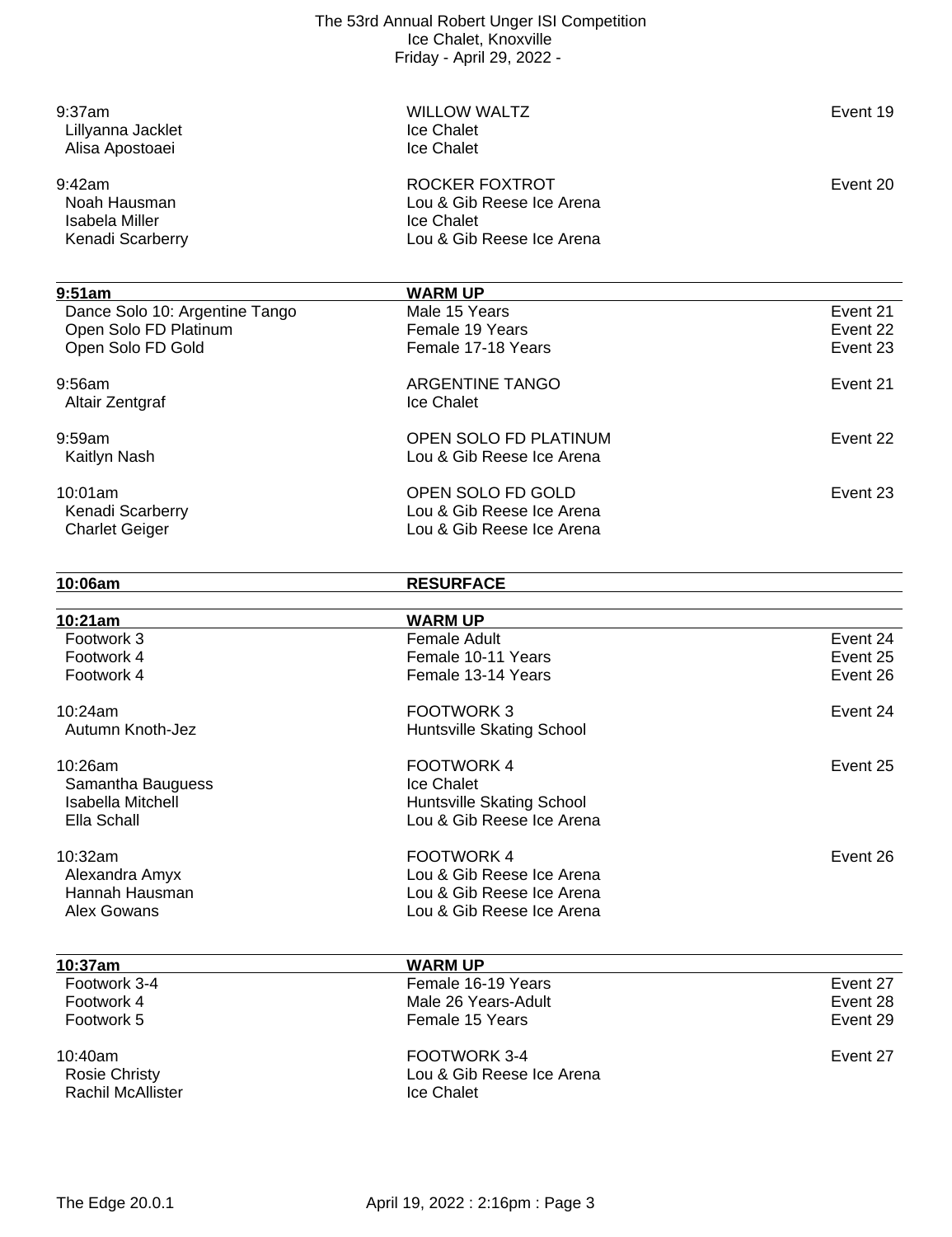| 10:52am<br><b>Channing Clarke</b><br><b>Isabela Miller</b><br>Sora Imai<br>10:58am | FOOTWORK 6-7<br>Ice Chalet<br>Ice Chalet<br>Ice Chalet<br>FOOTWORK 6-7<br>Lou & Gib Reese Ice Arena | Event 30<br>Event 31             |
|------------------------------------------------------------------------------------|-----------------------------------------------------------------------------------------------------|----------------------------------|
| <b>Charlet Geiger</b><br>Jaedyn Sobota<br>Kaitlyn Nash<br><b>Shannon Davis</b>     | Ice Chalet<br>Lou & Gib Reese Ice Arena<br>Ice Chalet                                               |                                  |
| 11:05am                                                                            | <b>WARM UP</b>                                                                                      |                                  |
| Freestyle 1                                                                        | Female 8-9 Years                                                                                    | Event 32                         |
| Freestyle 1                                                                        | Female 14-16 Years                                                                                  | Event 33                         |
| Freestyle 1                                                                        | Female 24 Years-Adult                                                                               | Event 34                         |
| 11:10am<br><b>Brooke Ming</b><br>Emma Nolen                                        | <b>FREESTYLE 1</b><br>Huntsville Skating School<br>Ice Chalet                                       | Event 32                         |
| 11:15am<br><b>Haley McAdams</b><br>Carly Farone                                    | <b>FREESTYLE 1</b><br>Huntsville Skating School<br>Ice Chalet                                       | Event 33                         |
| 11:20am<br><b>Grace King</b><br><b>Terri Beeler</b>                                | <b>FREESTYLE 1</b><br>Ice Chalet<br>Ice Chalet                                                      | Event 34                         |
| 11:25am                                                                            | <b>WARM UP</b>                                                                                      |                                  |
| Freestyle 2<br>Freestyle 2<br>Freestyle 2                                          | Male 8 Years<br>Female 9-10 Years<br>Female 11 Years                                                | Event 35<br>Event 36<br>Event 37 |
| 11:30am<br><b>Isaac Hausman</b>                                                    | <b>FREESTYLE 2</b><br>Lou & Gib Reese Ice Arena                                                     | Event 35                         |
| 11:33am<br><b>Melody Martin</b><br><b>Mairen Stiefel</b><br>Reese McMahan          | <b>FREESTYLE 2</b><br>Lou & Gib Reese Ice Arena<br>Ice Chalet<br>Ice Chalet                         | Event 36                         |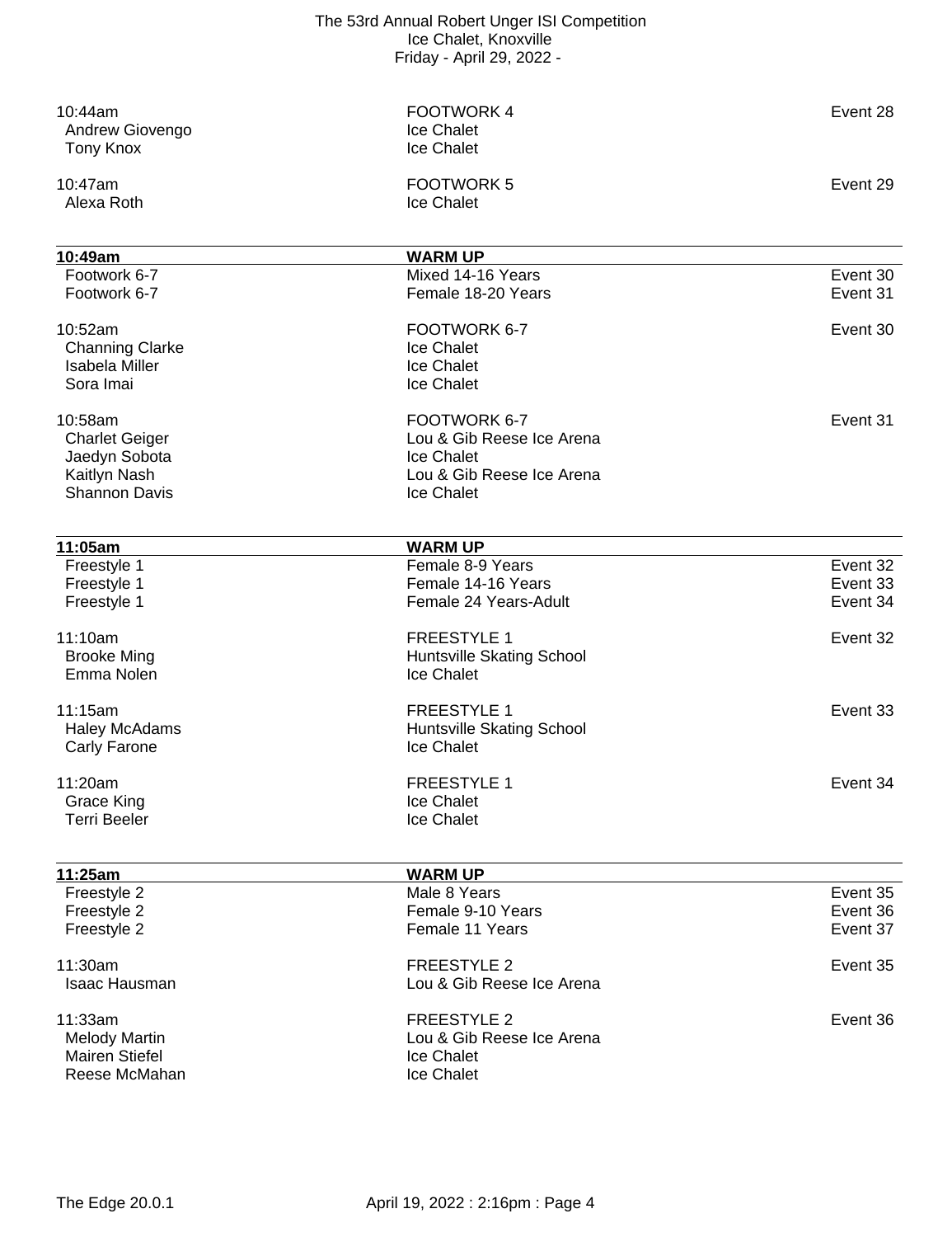11:40am Event 37 Caitlyn Nix **Caitlyn Nix Caitlyn Nix Huntsville Skating School** Anna Claire Abney **Australian Claire Abney** Huntsville Skating School Ice Chalet

| 11:48am                  | <b>WARM UP</b>            |          |
|--------------------------|---------------------------|----------|
| Freestyle 3              | Female 9-11 Years         | Event 38 |
| Freestyle 3              | Female 14-19 Years        | Event 39 |
| 11:53am                  | <b>FREESTYLE 3</b>        | Event 38 |
| <b>Lily Mitchell</b>     | <b>Ice Chalet</b>         |          |
| Hannah Rieger            | Ice Chalet                |          |
| <b>Megan Stewart</b>     | Huntsville Skating School |          |
| Samantha Rieger          | Ice Chalet                |          |
| 12:03pm                  | <b>FREESTYLE 3</b>        | Event 39 |
| Makenna Crowe            | Edge Ice Center           |          |
| Corinne Hawkey           | Ice Chalet                |          |
| <b>Rachil McAllister</b> | Ice Chalet                |          |
| 12:10pm                  | <b>RESURFACE</b>          |          |
| 12:25pm                  | <b>PRACTICE</b>           |          |
| 1:10pm                   | <b>WARM UP</b>            |          |
| Freestyle 4              | Female 12-13 Years        | Event 40 |
| Open Pairs Gold          | Mixed 16-20 Years         | Event 41 |
| $1:15$ pm                | <b>FREESTYLE 4</b>        | Event 40 |
| Caitlin Orr              | Lou & Gib Reese Ice Arena |          |
| Leah Dalili              | Ice Chalet                |          |
| Ava Burleson             | Ice Chalet                |          |
| Hannah Hausman           | Lou & Gib Reese Ice Arena |          |
| Alexandra Amyx           | Lou & Gib Reese Ice Arena |          |
| 1:30 <sub>pm</sub>       | <b>OPEN PAIRS GOLD</b>    | Event 41 |
| <b>Isabela Miller</b>    | Ice Chalet                |          |
| Jeshua Jacklet           |                           |          |
| 1:34pm                   | <b>WARM UP</b>            |          |
| Freestyle 4              | Male 9 Years              | Event 42 |
| Freestyle 4              | Female 14-16 Years        | Event 43 |
| Freestyle 4              | Female Adult              | Event 44 |
| 1:39pm                   | <b>FREESTYLE 4</b>        | Event 42 |
| Mark Novak               | Huntsville Skating School |          |
| 1:42pm                   | <b>FREESTYLE 4</b>        | Event 43 |
| <b>Emma Herring</b>      | Huntsville Skating School |          |
| Alex Gowans              | Lou & Gib Reese Ice Arena |          |
| Sydney Chan              | Ice Chalet                |          |
| Evelyn Hawkey            | Ice Chalet                |          |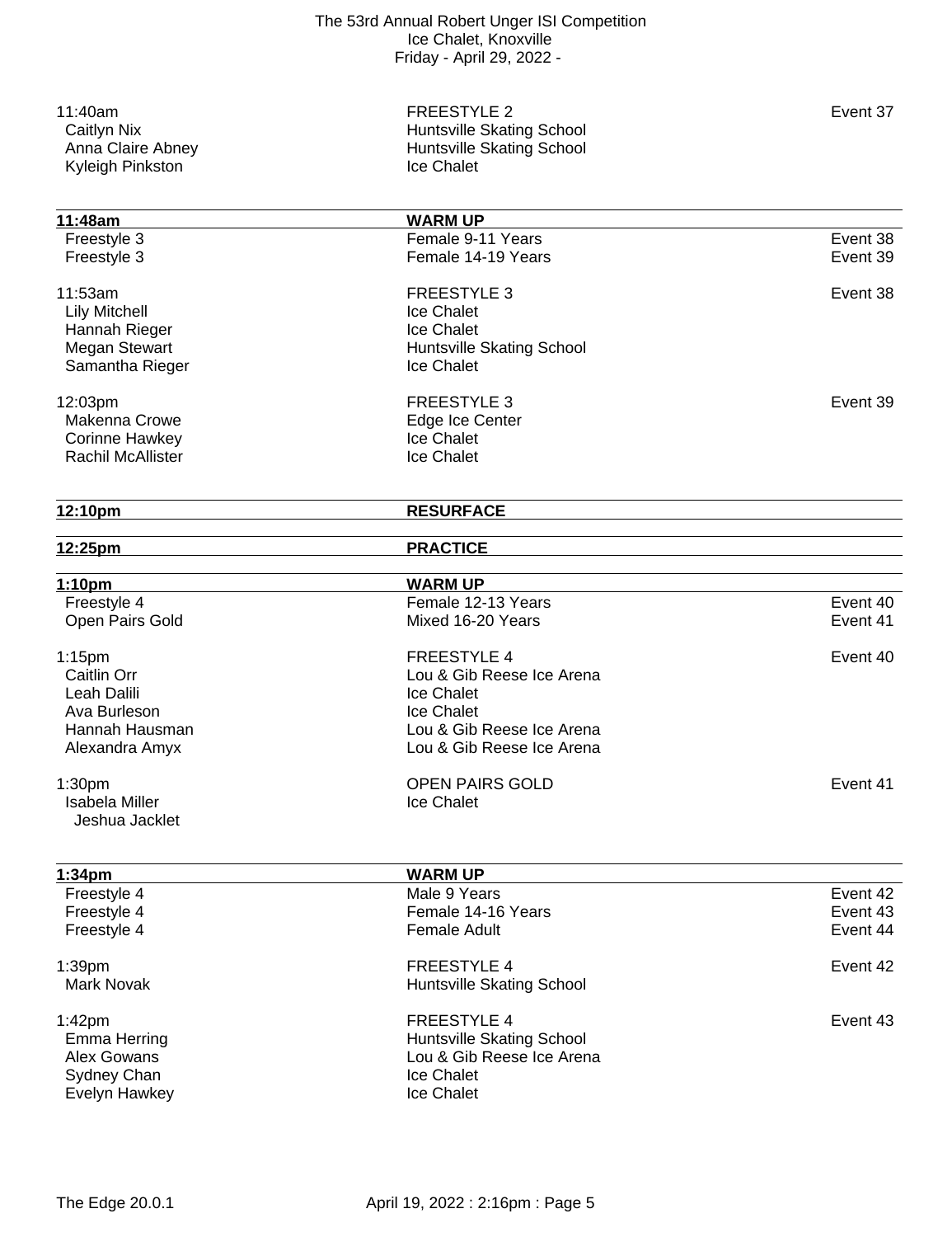1:54pm<br>
Jennifer Arnold **Exent 44** Event 44<br>
Huntsville Skating School Huntsville Skating School

| $1:57$ pm                | <b>RESURFACE</b>          |          |
|--------------------------|---------------------------|----------|
| 2:12pm                   | <b>WARM UP</b>            |          |
| Freestyle 5              | Female 18 Years           | Event 45 |
| Freestyle 6              | Female 20 Years           | Event 46 |
| Freestyle 8              | Male 16 Years             | Event 47 |
| $2:17$ pm                | <b>FREESTYLE 5</b>        | Event 45 |
| <b>Charlet Geiger</b>    | Lou & Gib Reese Ice Arena |          |
| 2:20pm                   | <b>FREESTYLE 6</b>        | Event 46 |
| <b>Shannon Davis</b>     | Ice Chalet                |          |
| $2:24$ pm                | <b>FREESTYLE 8</b>        | Event 47 |
| Noah Hausman             | Lou & Gib Reese Ice Arena |          |
| 2:28pm                   | <b>WARM UP</b>            |          |
| <b>Artistic FS1</b>      | Female 24 Years           | Event 48 |
| <b>Artistic FS2</b>      | Female 9-10 Years         | Event 49 |
| <b>Artistic FS3</b>      | Female 9-12 Years         | Event 50 |
| <b>Artistic FS3</b>      | Female 14-16 Years        | Event 51 |
| 2:33 <sub>pm</sub>       | <b>ARTISTIC FS1</b>       | Event 48 |
| <b>Grace King</b>        | Ice Chalet                |          |
| 2:36 <sub>pm</sub>       | <b>ARTISTIC FS2</b>       | Event 49 |
| <b>Lillian Doss</b>      | Huntsville Skating School |          |
| Reese McMahan            | Ice Chalet                |          |
| 2:41 <sub>pm</sub>       | <b>ARTISTIC FS3</b>       | Event 50 |
| <b>Lily Mitchell</b>     | Ice Chalet                |          |
| Samantha Rieger          | Ice Chalet                |          |
| <b>Maddison Ragle</b>    | Ice Chalet                |          |
| 2:48pm                   | <b>ARTISTIC FS3</b>       | Event 51 |
| Lillyanna Jacklet        | Ice Chalet                |          |
| Reagan Murphy            | Ice Chalet                |          |
| 2:53 <sub>pm</sub>       | <b>WARM UP</b>            |          |
| <b>Artistic FS3</b>      | Female 19 Years           | Event 52 |
| <b>Artistic FS3</b>      | <b>Female Adult</b>       | Event 53 |
| <b>Artistic FS4</b>      | Female 10-13 Years        | Event 54 |
| <b>Artistic FS4</b>      | Female 14-18 Years        | Event 55 |
| 2:58pm                   | <b>ARTISTIC FS3</b>       | Event 52 |
| Arwen Roach              | Ice Chalet                |          |
| <b>Rachil McAllister</b> | Ice Chalet                |          |
| 3:03pm                   | <b>ARTISTIC FS3</b>       | Event 53 |
| <b>Tricia Privette</b>   | Lou & Gib Reese Ice Arena |          |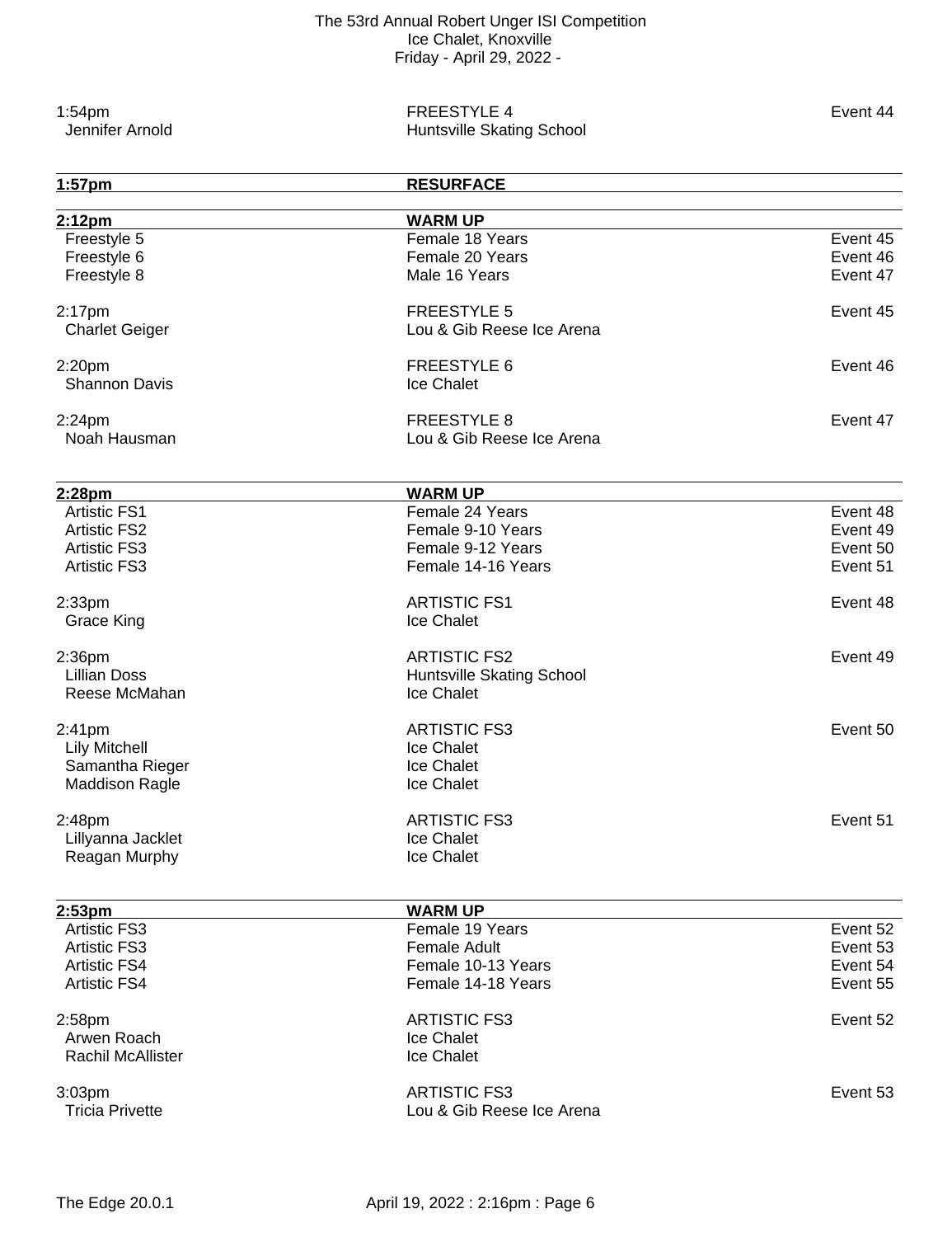| 3:06pm<br>Samantha Bauguess<br>Hannah Hausman<br>Madeleine Darby                      | <b>ARTISTIC FS4</b><br>Ice Chalet<br>Lou & Gib Reese Ice Arena<br>Ice Chalet                                             | Event 54 |
|---------------------------------------------------------------------------------------|--------------------------------------------------------------------------------------------------------------------------|----------|
| 3:13pm<br>Alex Gowans<br><b>Rosie Christy</b><br><b>Cassandre Dodd</b><br>Josie Hamby | <b>ARTISTIC FS4</b><br>Lou & Gib Reese Ice Arena<br>Lou & Gib Reese Ice Arena<br>Huntsville Skating School<br>Ice Chalet | Event 55 |
| 3:23pm                                                                                | <b>WARM UP</b>                                                                                                           |          |
| <b>Artistic FS4</b>                                                                   | Male 26 Years                                                                                                            | Event 56 |
| <b>Artistic FS4</b>                                                                   | Male Adult                                                                                                               | Event 57 |
| <b>Artistic FS5</b>                                                                   | Female 15 Years                                                                                                          | Event 58 |
| <b>Artistic FS6</b>                                                                   | Female 14-16 Years                                                                                                       | Event 59 |
| 3:28pm                                                                                | <b>ARTISTIC FS4</b>                                                                                                      | Event 56 |
| Andrew Giovengo                                                                       | Ice Chalet                                                                                                               |          |
| 3:31pm                                                                                | <b>ARTISTIC FS4</b>                                                                                                      | Event 57 |
| <b>Tony Knox</b>                                                                      | Ice Chalet                                                                                                               |          |
| 3:33 <sub>pm</sub>                                                                    | <b>ARTISTIC FS5</b>                                                                                                      | Event 58 |
| Alexa Roth                                                                            | Ice Chalet                                                                                                               |          |
| Grace Graham                                                                          | Ice Chalet                                                                                                               |          |
| 3:38pm                                                                                | <b>ARTISTIC FS6</b>                                                                                                      | Event 59 |
| Sora Imai                                                                             | Ice Chalet                                                                                                               |          |
| <b>Isabela Miller</b>                                                                 | Ice Chalet                                                                                                               |          |
| 3:44pm                                                                                | <b>WARM UP</b>                                                                                                           |          |
| <b>Artistic FS6</b>                                                                   | Female 19-20 Years                                                                                                       | Event 60 |
| Artistic FS8-Platinum                                                                 | Mixed 16-19 Years                                                                                                        | Event 61 |
| 3:49pm                                                                                | <b>ARTISTIC FS6</b>                                                                                                      | Event 60 |
| Kaitlyn Nash                                                                          | Lou & Gib Reese Ice Arena                                                                                                |          |
| <b>Shannon Davis</b>                                                                  | Ice Chalet                                                                                                               |          |
| $3:55$ pm                                                                             | <b>ARTISTIC FS8-PLATINUM</b>                                                                                             | Event 61 |
| Noah Hausman                                                                          | Lou & Gib Reese Ice Arena                                                                                                |          |
| <b>Camron Nipper</b>                                                                  | Ice Chalet                                                                                                               |          |
| <b>Bonnie Dudley</b>                                                                  | Ice Chalet                                                                                                               |          |
| Ericka Walter                                                                         | <b>Huntsville Skating School</b>                                                                                         |          |
| 4:07pm                                                                                | <b>RESURFACE</b>                                                                                                         |          |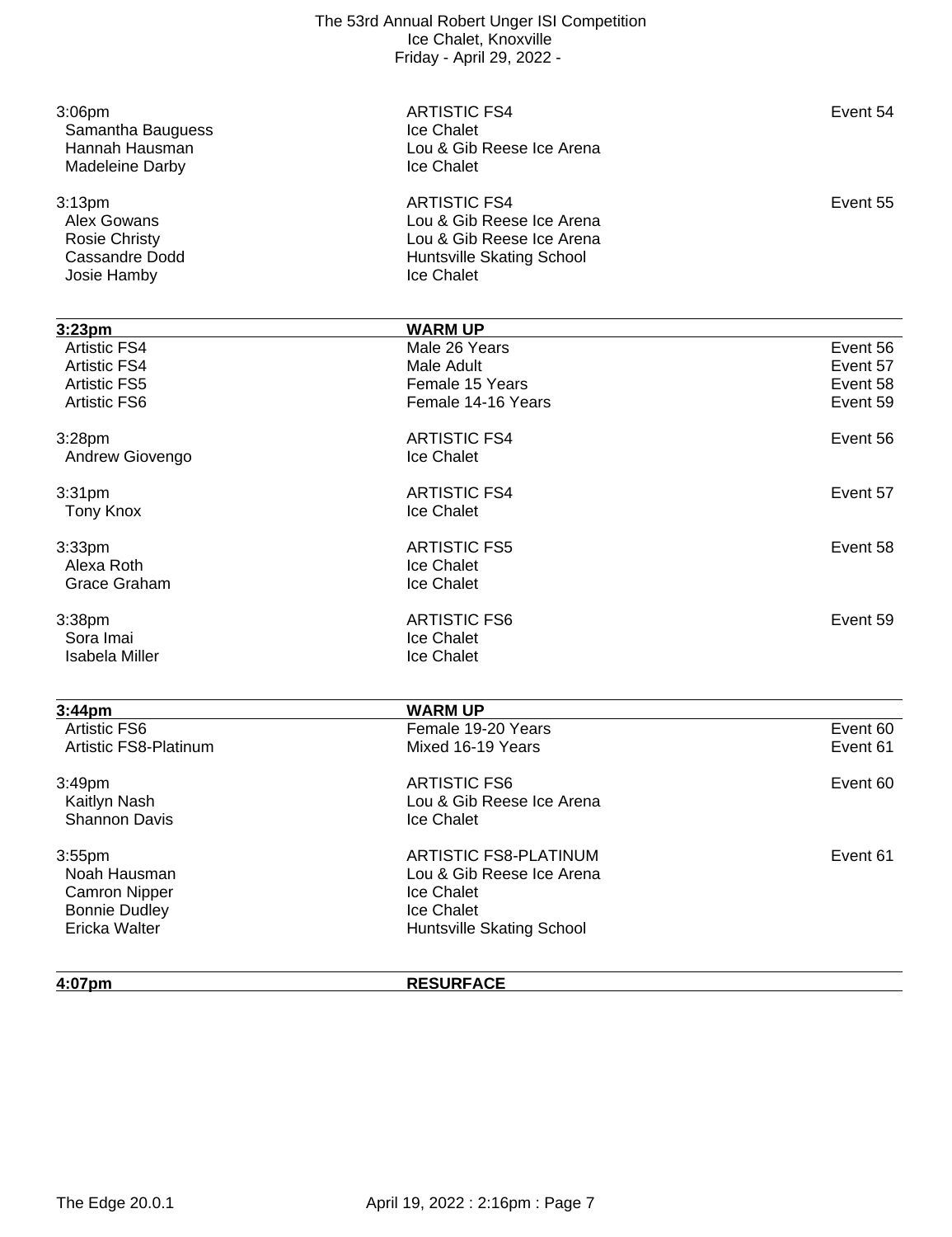| 4:22pm                                                                                                                                                        | <b>WARM UP</b>                                                                                                                                  |                                                                                              |
|---------------------------------------------------------------------------------------------------------------------------------------------------------------|-------------------------------------------------------------------------------------------------------------------------------------------------|----------------------------------------------------------------------------------------------|
| Solo Comp. Pre Alpha<br>Solo Comp. Alpha<br>Solo Comp. Alpha<br>Solo Comp. Alpha<br>Solo Comp. Alpha<br>Solo Comp. Beta<br>Solo Comp. Beta<br>Solo Comp. Beta | Female 7 Years<br>Female 6 Years<br>Male 8 Years<br>Female 9 Years<br>Female 16 Years<br>Female 7 Years<br>Female 9-11 Years<br>Female 14 Years | Event 62<br>Event 62<br>Event 63<br>Event 63<br>Event 64<br>Event 64<br>Event 65<br>Event 65 |
| 4:25pm<br>Ryan Allen                                                                                                                                          | SOLO COMP. PRE ALPHA: LOBBY SIDE<br>Ice Chalet                                                                                                  | Event 62                                                                                     |
| 4:25pm<br><b>Evelyn Heatherly</b>                                                                                                                             | SOLO COMP. ALPHA: CLOCK SIDE<br>Ice Chalet                                                                                                      | Event 62                                                                                     |
| $4:27$ pm<br><b>William Bauguess</b>                                                                                                                          | SOLO COMP. ALPHA: LOBBY SIDE<br>Ice Chalet                                                                                                      | Event 63                                                                                     |
| 4:27pm<br>Ella Neal                                                                                                                                           | SOLO COMP. ALPHA: CLOCK SIDE<br>Edge Ice Center                                                                                                 | Event 63                                                                                     |
| 4:28 <sub>pm</sub><br>Amy Davis                                                                                                                               | SOLO COMP. ALPHA: LOBBY SIDE<br>Ice Chalet                                                                                                      | Event 64                                                                                     |
| 4:28pm<br>Alina Orlovskyy                                                                                                                                     | SOLO COMP. BETA: CLOCK SIDE<br>Ice Chalet                                                                                                       | Event 64                                                                                     |
| 4:30pm<br>Evelyn Rose Swindeman<br>Norah Paige Sawyers<br><b>Allie Killeffer</b>                                                                              | SOLO COMP. BETA: LOBBY SIDE<br>Ice Chalet<br>Ice Chalet<br>Ice Chalet                                                                           | Event 65                                                                                     |
| 4:30pm<br>Mollie O'Beirne                                                                                                                                     | SOLO COMP. BETA: CLOCK SIDE<br>Huntsville Skating School                                                                                        | Event 65                                                                                     |
| 4:34pm                                                                                                                                                        | <b>WARM UP</b>                                                                                                                                  |                                                                                              |
| Solo Comp. Gamma<br>Solo Comp. Gamma<br>Solo Comp. Delta<br>Solo Comp. Delta<br>Solo Comp. Delta<br>Solo Comp. Delta                                          | Male 14 Years<br>Female Adult<br>Female 6 Years<br><b>Female 8 Years</b><br>Male 8 Years<br>Female 12 Years                                     | Event 66<br>Event 66<br>Event 67<br>Event 67<br>Event 68<br>Event 68                         |
| 4:37 <sub>pm</sub><br>George Kohnstamm                                                                                                                        | SOLO COMP. GAMMA: LOBBY SIDE<br>Ice Chalet                                                                                                      | Event 66                                                                                     |
| 4:37 <sub>pm</sub><br>Rebecca Booth                                                                                                                           | SOLO COMP. GAMMA: CLOCK SIDE<br>Huntsville Skating School                                                                                       | Event 66                                                                                     |
| 4:39pm<br><b>Barbara Nicks</b>                                                                                                                                | SOLO COMP. DELTA: LOBBY SIDE<br>Ice Chalet                                                                                                      | Event 67                                                                                     |
| 4:39 <sub>pm</sub><br>Eden McMahan<br><b>Whitley Bauguess</b>                                                                                                 | SOLO COMP. DELTA: CLOCK SIDE<br>Ice Chalet<br>Ice Chalet                                                                                        | Event 67                                                                                     |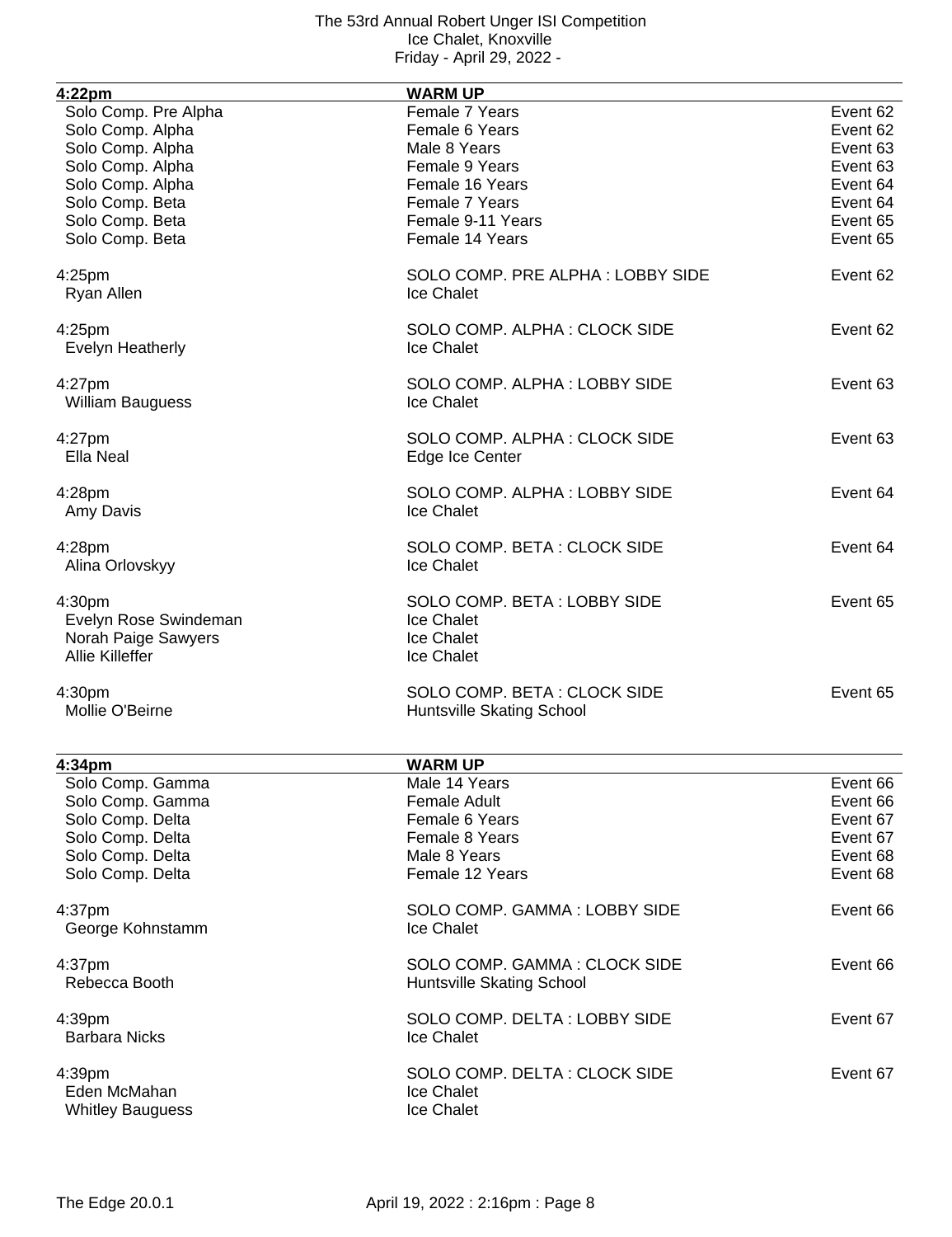Colton Jarrett

Sophie Caffrey

4:42pm<br>
Colton Jarrett 
Colton Jarrett

Colton Jarrett

Colton Survett

Colton Survett

Colton Survett

Colton Survett

Colton Survett

Colton Survett

Colton Survett

Colton Survett

Colton Survett

Colton Survett

Colton 4:42pm SOLO COMP. DELTA : CLOCK SIDE Event 68

| 4:43pm                 | <b>WARM UP</b>                           |          |
|------------------------|------------------------------------------|----------|
| Solo Comp. FS1         | Male 12 Years                            | Event 69 |
| Solo Comp. FS1         | Female 16 Years                          | Event 69 |
| Solo Comp. FS2         | Male 8 Years                             | Event 70 |
| Solo Comp. FS2         | Female 10 Years                          | Event 70 |
| Solo Comp. FS2         | Female 17 Years                          | Event 71 |
| Solo Comp. FS2         | <b>Female Adult</b>                      | Event 71 |
|                        |                                          |          |
| 4:46pm<br>Shan Chohan  | SOLO COMP. FS1: LOBBY SIDE<br>Ice Chalet | Event 69 |
|                        |                                          |          |
| 4:46pm                 | SOLO COMP. FS1: CLOCK SIDE               | Event 69 |
| Carly Farone           | Ice Chalet                               |          |
|                        |                                          |          |
| 4:48pm                 | SOLO COMP. FS2: LOBBY SIDE               | Event 70 |
| <b>Isaac Hausman</b>   | Lou & Gib Reese Ice Arena                |          |
|                        |                                          |          |
| 4:48pm                 | SOLO COMP. FS2 : CLOCK SIDE              | Event 70 |
| Reese McMahan          | Ice Chalet                               |          |
| <b>Mairen Stiefel</b>  | Ice Chalet                               |          |
|                        |                                          |          |
| 4:51 <sub>pm</sub>     | SOLO COMP. FS2: LOBBY SIDE               | Event 71 |
| <b>Grace Molloy</b>    | Huntsville Skating School                |          |
|                        |                                          |          |
| 4:51 <sub>pm</sub>     | SOLO COMP. FS2 : CLOCK SIDE              | Event 71 |
| <b>Helen Sylvester</b> | Huntsville Skating School                |          |
|                        |                                          |          |
|                        |                                          |          |
| 4:52pm                 | <b>WARM UP</b><br>Female 9-11 Years      |          |
| Solo Comp. FS3         |                                          | Event 72 |
| Solo Comp. FS3         | Female 14-15 Years                       | Event 72 |
| Solo Comp. FS3         | Female 19 Years                          | Event 73 |
| Solo Comp. FS4         | Female 10-11 Years                       | Event 73 |
| 4:57pm                 | SOLO COMP. FS3: LOBBY SIDE               | Event 72 |
| <b>Lily Mitchell</b>   | Ice Chalet                               |          |
| <b>Adalyn Martin</b>   | Lou & Gib Reese Ice Arena                |          |
|                        |                                          |          |
| 4:57pm                 | SOLO COMP. FS3: CLOCK SIDE               | Event 72 |
| Makenna Crowe          | Edge Ice Center                          |          |
| <b>Corinne Hawkey</b>  | Ice Chalet                               |          |
|                        |                                          |          |
| 5:00pm                 | SOLO COMP. FS3: LOBBY SIDE               | Event 73 |
| Rachil McAllister      | Ice Chalet                               |          |
|                        |                                          |          |
| 5:00pm                 | SOLO COMP. FS4 : CLOCK SIDE              | Event 73 |
| Samantha Bauguess      | Ice Chalet                               |          |
| Madeleine Darby        | Ice Chalet                               |          |
| Ella Schall            | Lou & Gib Reese Ice Arena                |          |
|                        |                                          |          |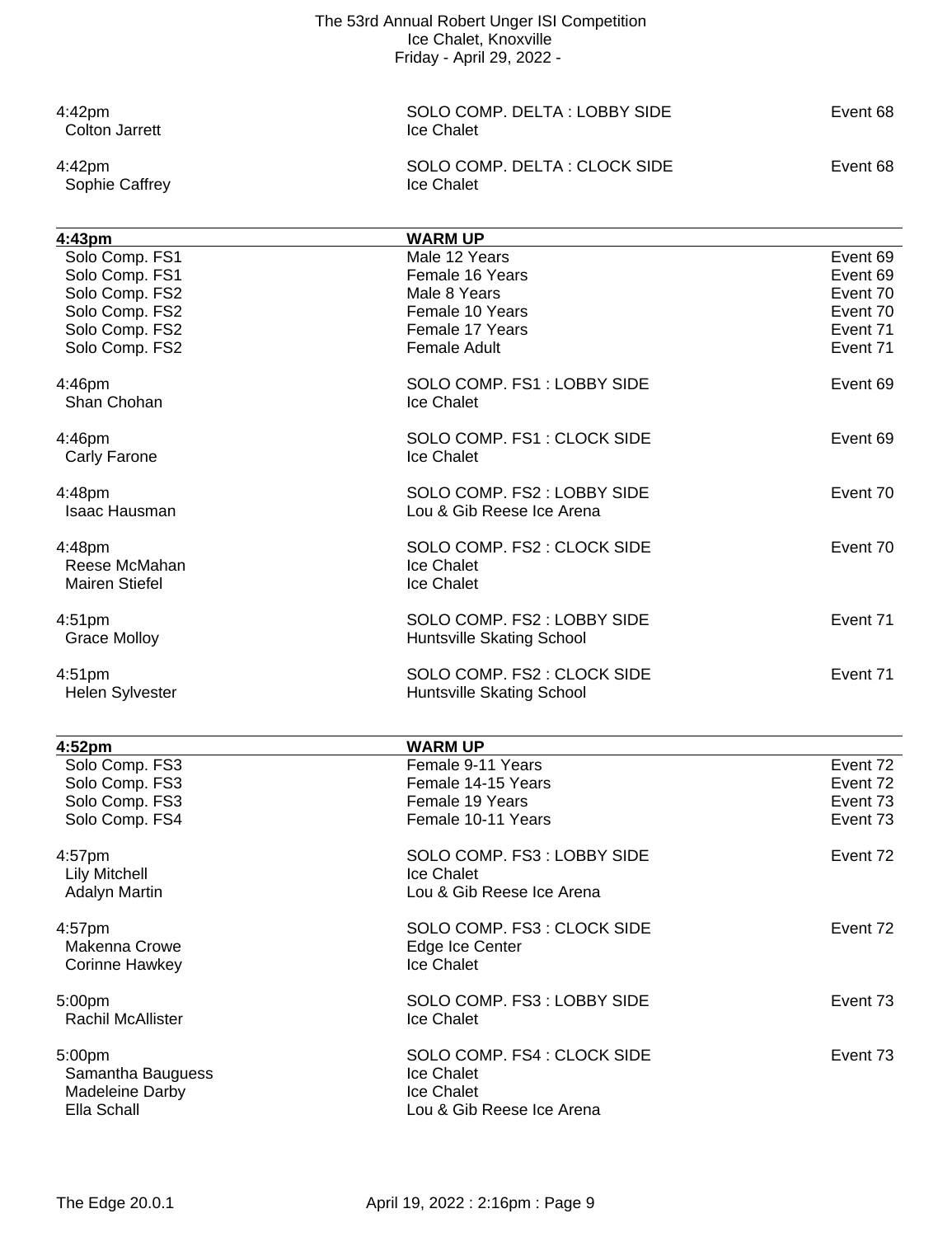| 5:05pm                  | <b>WARM UP</b>              |          |
|-------------------------|-----------------------------|----------|
| Solo Comp. FS4          | Female 12-13 Years          | Event 74 |
| Solo Comp. FS4          | Female 16-17 Years          | Event 74 |
| Solo Comp. FS4          | Male 26 Years               | Event 75 |
|                         |                             |          |
| 5:10pm                  | SOLO COMP. FS4: LOBBY SIDE  | Event 74 |
| Caitlin Orr             | Lou & Gib Reese Ice Arena   |          |
| Hannah Hausman          | Lou & Gib Reese Ice Arena   |          |
| Leah Dalili             | Ice Chalet                  |          |
|                         |                             |          |
| 5:10pm                  | SOLO COMP. FS4 : CLOCK SIDE | Event 74 |
| Evelyn Hawkey           | Ice Chalet                  |          |
| <b>Cassandre Dodd</b>   | Huntsville Skating School   |          |
| 5:14pm                  | SOLO COMP. FS4 : LOBBY SIDE | Event 75 |
| Andrew Giovengo         | Ice Chalet                  |          |
|                         |                             |          |
|                         |                             |          |
| 5:16pm                  | <b>WARM UP</b>              |          |
| Solo Comp. FS6          | Female 20 Years             | Event 76 |
| Solo Comp. FS8          | Male 16 Years               | Event 77 |
| Solo Comp. FS8          | <b>Female Adult</b>         | Event 78 |
| 5:21pm                  | SOLO COMP. FS6              | Event 76 |
| <b>Shannon Davis</b>    | <b>Ice Chalet</b>           |          |
| 5:23pm                  | SOLO COMP. FS8              | Event 77 |
| Noah Hausman            | Lou & Gib Reese Ice Arena   |          |
|                         |                             |          |
| 5:25pm                  | SOLO COMP. FS8              | Event 78 |
| Amanda Bates            | Ice Chalet                  |          |
|                         |                             |          |
| 5:27pm                  | <b>WARM UP</b>              |          |
| <b>Family Spotlight</b> | Family                      | Event 79 |
|                         |                             |          |
| 5:32pm                  | <b>FAMILY SPOTLIGHT</b>     | Event 79 |
| Kylie Harden            | Huntsville Skating School   |          |
| Katelyn Harden          |                             |          |
| Lillyanna Jacklet       | Ice Chalet                  |          |
| Jeshua Jacklet          |                             |          |
|                         |                             |          |
| Josie Jarrett           | Ice Chalet                  |          |
| <b>Colton Jarrett</b>   |                             |          |
|                         |                             |          |
| <b>Cynthia Davies</b>   | Huntsville Skating School   |          |
| Dan Moore               |                             |          |
|                         |                             |          |

**5:42pm RESURFACE**

Theme Spot. FS7-8 **Mixed 18 Years-Adult** Event 80

**5:57pm WARM UP**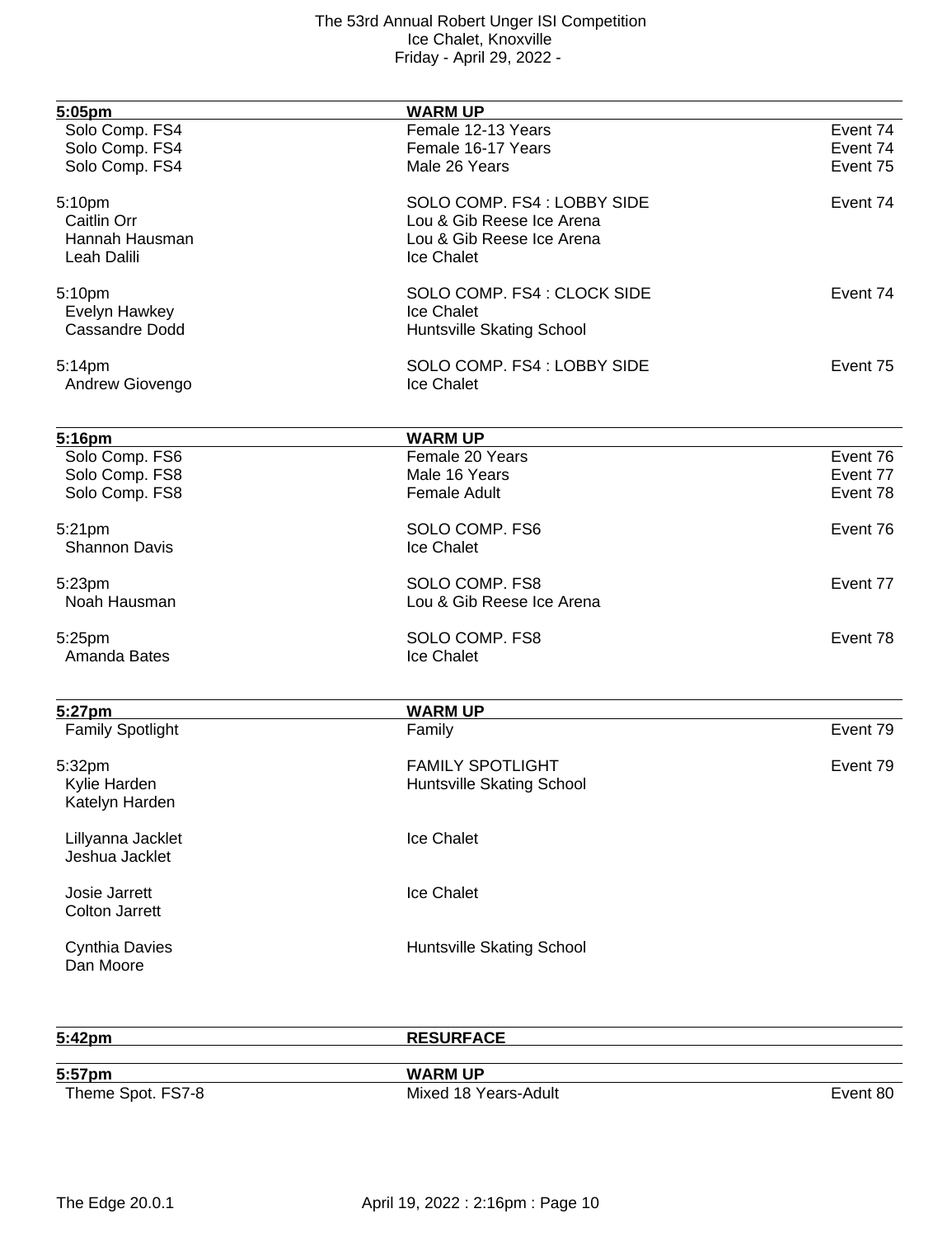| $6:02$ pm<br>Amanda Bates<br>Austin Johnson                                                | THEME SPOT. FS7-8<br>Ice Chalet<br>Lou & Gib Reese Ice Arena                                                  | Event 80                         |
|--------------------------------------------------------------------------------------------|---------------------------------------------------------------------------------------------------------------|----------------------------------|
| 6:08pm                                                                                     | <b>WARM UP</b>                                                                                                |                                  |
| Ensemble                                                                                   |                                                                                                               | Event 81                         |
| 6:13pm<br>The Haunted Mansion<br>Team USA                                                  | <b>ENSEMBLE</b><br>Ice Chalet<br><b>Huntsville Skating School</b>                                             | Event 81                         |
| 6:21pm                                                                                     | <b>WARM UP</b>                                                                                                |                                  |
| Ensemble                                                                                   |                                                                                                               | Event 82                         |
| 6:26pm<br><b>Mary Poppins</b><br>The Official Super Awesome Totally Legit                  | <b>ENSEMBLE</b><br>Lou & Gib Reese Ice Arena<br>Ice Chalet                                                    | Event 82                         |
| 6:34pm                                                                                     | <b>WARM UP</b>                                                                                                |                                  |
| Drama Spot. FS3<br>Drama Spot. Gold                                                        | Female 14 Years<br>Female 16-18 Years                                                                         | Event 83<br>Event 84             |
| 6:39pm<br>Lillyanna Jacklet                                                                | DRAMA SPOT. FS3<br>Ice Chalet                                                                                 | Event 83                         |
| 6:41pm<br>Emma Ogle<br><b>Bonnie Dudley</b>                                                | DRAMA SPOT, GOLD<br>Ice Chalet<br>Ice Chalet                                                                  | Event 84                         |
| 6:47pm                                                                                     | <b>WARM UP</b>                                                                                                |                                  |
| Interpretive Spotlight FS1-FS2<br>Interpretive Spotlight FS3<br>Interpretive Spotlight FS1 | Female 9-10 Years<br>Female 9-11 Years<br>Female 24 Years                                                     | Event 85<br>Event 86<br>Event 87 |
| 6:52pm<br>Pepper Emmert<br><b>Lillian Doss</b><br><b>Melody Martin</b>                     | <b>INTERPRETIVE SPOTLIGHT FS1-FS2</b><br>Ice Chalet<br>Huntsville Skating School<br>Lou & Gib Reese Ice Arena | Event 85                         |
| 6:58pm<br>Hannah Rieger<br><b>Lily Mitchell</b><br>Megan Stewart<br>Samantha Rieger        | <b>INTERPRETIVE SPOTLIGHT FS3</b><br>Ice Chalet<br>Ice Chalet<br>Huntsville Skating School<br>Ice Chalet      | Event 86                         |
| 7:06pm<br><b>Grace King</b>                                                                | <b>INTERPRETIVE SPOTLIGHT FS1</b><br>Ice Chalet                                                               | Event 87                         |
| 7:08pm                                                                                     | <b>WARM UP</b>                                                                                                |                                  |
| Interpretive Spotlight FS4<br>Interpretive Spotlight FS4<br>Interpretive Spotlight FS4     | Mixed 9-12 Years<br>Mixed 23 Years-Adult<br>Female 16-17 Years                                                | Event 88<br>Event 89<br>Event 90 |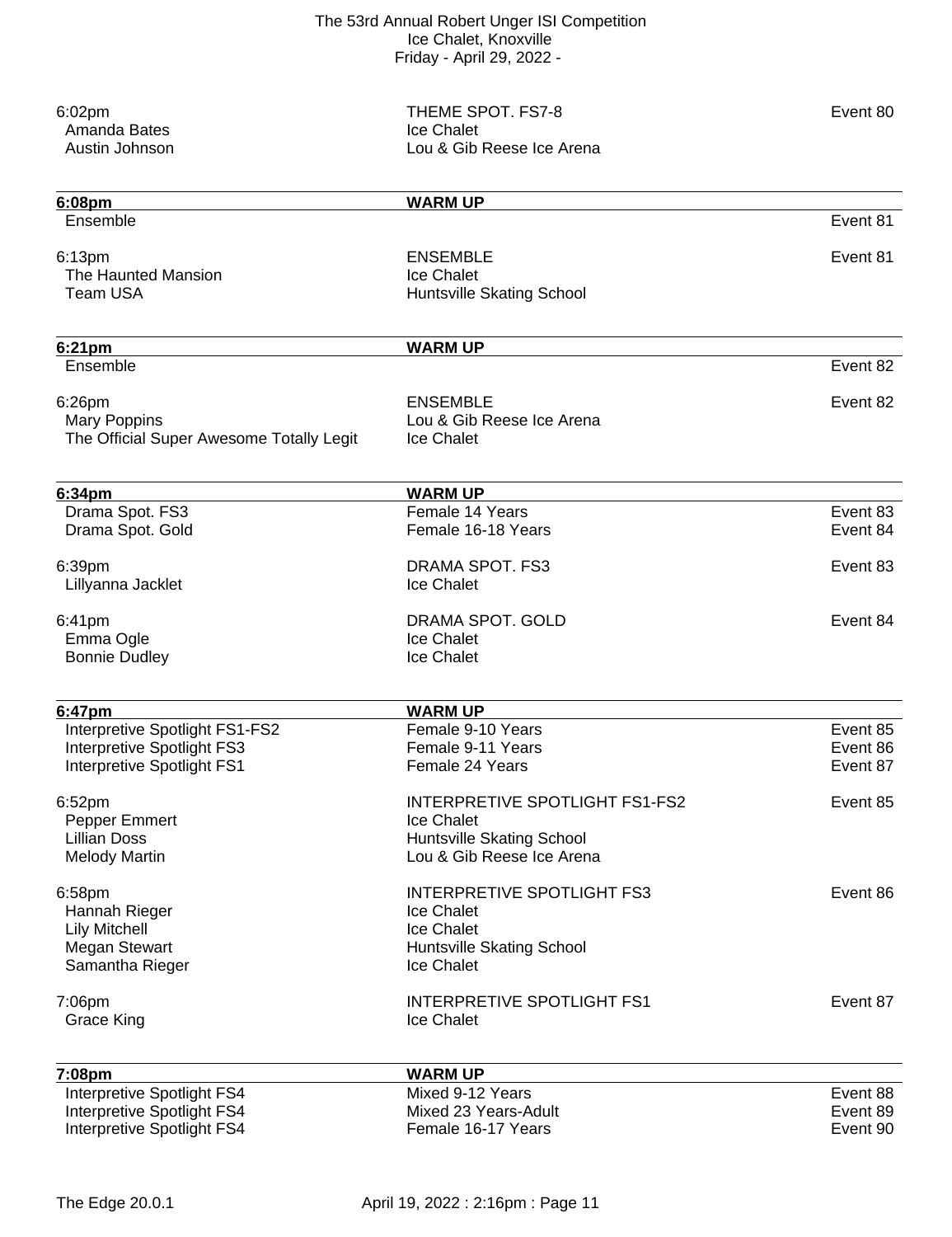| 7:13 <sub>pm</sub><br><b>Mark Novak</b><br>Samantha Bauguess<br><b>Caitlin Orr</b>                      | <b>INTERPRETIVE SPOTLIGHT FS4</b><br>Huntsville Skating School<br>Ice Chalet<br>Lou & Gib Reese Ice Arena | Event 88                         |
|---------------------------------------------------------------------------------------------------------|-----------------------------------------------------------------------------------------------------------|----------------------------------|
| $7:19$ pm<br>Nadia Paradise<br><b>Tony Knox</b>                                                         | <b>INTERPRETIVE SPOTLIGHT FS4</b><br>Huntsville Skating School<br>Ice Chalet                              | Event 89                         |
| 7:23 <sub>pm</sub><br>Evelyn Hawkey<br>Cassandre Dodd                                                   | <b>INTERPRETIVE SPOTLIGHT FS4</b><br>Ice Chalet<br>Huntsville Skating School                              | Event 90                         |
| 7:27pm<br>Interpretive Spotlight FS3                                                                    | <b>WARM UP</b><br>Female 14-16 Years                                                                      | Event 91                         |
| 7:31 <sub>pm</sub><br>Makenna Crowe<br>Lillyanna Jacklet<br>Reagan Murphy                               | <b>INTERPRETIVE SPOTLIGHT FS3</b><br>Edge Ice Center<br>Ice Chalet<br>Ice Chalet                          | Event 91                         |
| 7:37pm                                                                                                  | <b>WARM UP</b>                                                                                            |                                  |
| Interpretive Spotlight FS6-FS7<br>Interpretive Spotlight FS8-Platinum<br>Interpretive Spotlight FS5-FS6 | Mixed 20 Years-Adult<br>Female 19 Years-Adult<br>Mixed 15-16 Years                                        | Event 92<br>Event 93<br>Event 94 |
| $7:42$ pm<br>Jean Paradise<br>Jeshua Jacklet                                                            | INTERPRETIVE SPOTLIGHT FS6-FS7<br>Huntsville Skating School<br>Ice Chalet                                 | Event 92                         |
| 7:46pm<br>Amanda Bates<br>Jessi Buchko<br>Sarah Vincent                                                 | INTERPRETIVE SPOTLIGHT FS8-PLATINUM<br>Ice Chalet<br>Ice Chalet<br>Huntsville Skating School              | Event 93                         |
| 7:52 <sub>pm</sub><br>Alexa Roth<br><b>Channing Clarke</b>                                              | <b>INTERPRETIVE SPOTLIGHT FS5-FS6</b><br>Ice Chalet<br>Ice Chalet                                         | Event 94                         |
| 7:56pm                                                                                                  | <b>RESURFACE</b>                                                                                          |                                  |
| 8:11pm                                                                                                  | <b>WARM UP</b>                                                                                            |                                  |
| Ex. Team Interpretive                                                                                   |                                                                                                           | Event 95                         |
| 8:16pm<br><b>TBD</b>                                                                                    | <b>EX. TEAM INTERPRETIVE</b><br>Lou & Gib Reese Ice Arena                                                 | Event 95                         |
| 8:19pm                                                                                                  | <b>WARM UP</b>                                                                                            |                                  |
| Ex. Team Interpretive<br>Ex. Team Interpretive                                                          |                                                                                                           | Event 96<br>Event 97             |
| 8:24pm<br><b>THE Team</b>                                                                               | EX. TEAM INTERPRETIVE<br>Ice Chalet                                                                       | Event 96                         |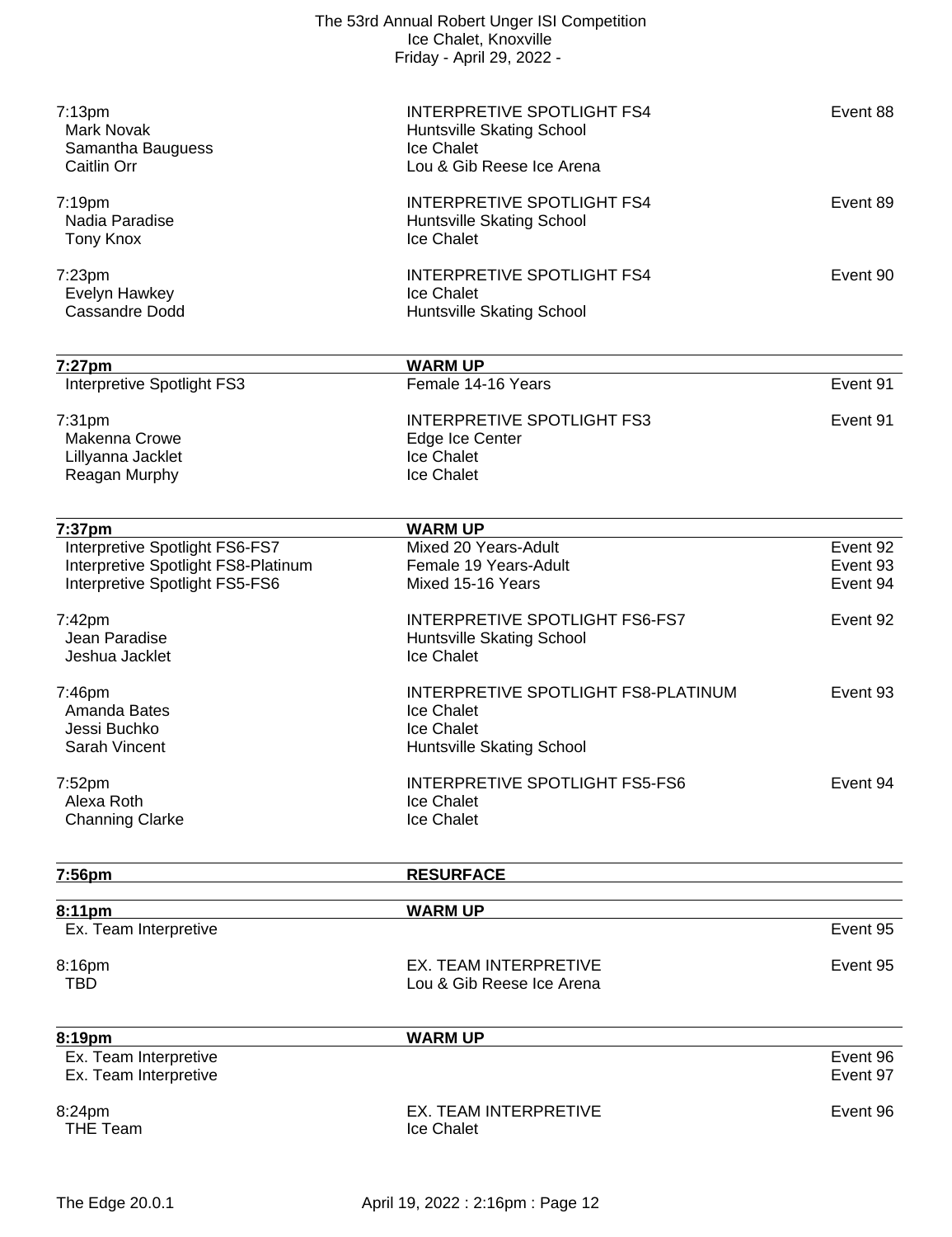| 8:41pm                                         | <b>END OF DAYS EVENTS</b>           |                      |
|------------------------------------------------|-------------------------------------|----------------------|
| 8:38pm<br>Masters of Mayhem                    | EX. TEAM INTERPRETIVE<br>Ice Chalet | Event 99             |
| 8:35pm<br><b>Triple Double Trouble</b>         | EX. TEAM INTERPRETIVE<br>Ice Chalet | Event 98             |
| Ex. Team Interpretive<br>Ex. Team Interpretive |                                     | Event 98<br>Event 99 |
| 8:30pm                                         | <b>WARM UP</b>                      |                      |
| 8:27pm<br><b>French Toast Sticks</b>           | EX. TEAM INTERPRETIVE<br>Ice Chalet | Event 97             |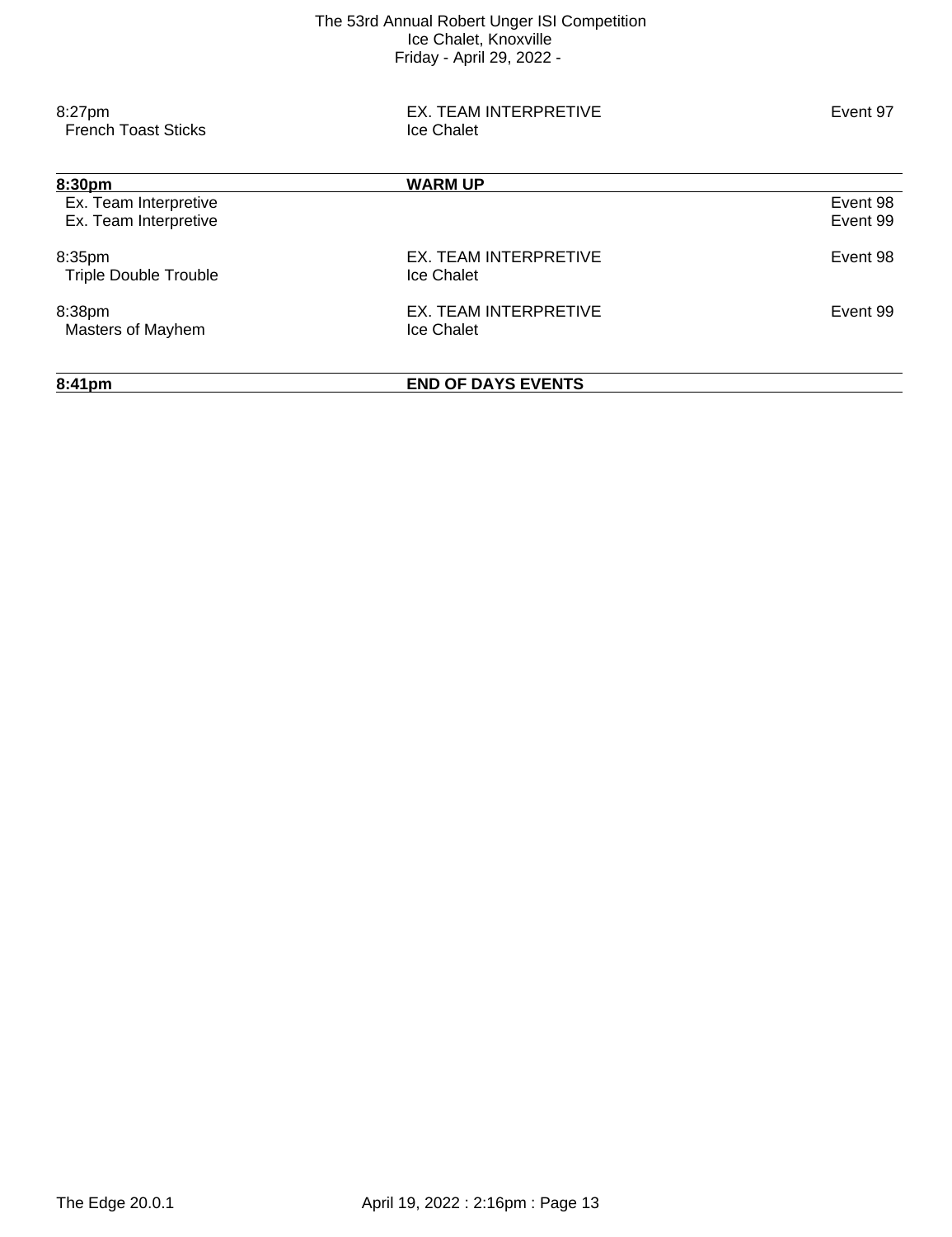<u> 1980 - Johann Barbara, martxa alemaniar a</u>

# **6:45am RESURFACE**

| u | ٠ | . . | am |  |
|---|---|-----|----|--|
|   |   |     |    |  |

**7:00am PRACTICE**

| 7:45am                   | <b>RESURFACE</b>             |           |
|--------------------------|------------------------------|-----------|
| 8:00am                   | <b>WARM UP</b>               |           |
| Rhythmic Ribbon FS4      | Female 11-13 Years           | Event 100 |
| <b>Rhythmic Ball FS5</b> | Female 18 Years              | Event 101 |
| Rhythmic Ball FS7        | Male 18 Years                | Event 102 |
| Rhythmic Ribbon FS6      | Female 14 Years              | Event 103 |
| Rhythmic Ribbon FS7-8    | Male 16-20 Years             | Event 104 |
| 8:05am                   | <b>RHYTHMIC RIBBON FS4</b>   | Event 100 |
| <b>Isabella Mitchell</b> | Huntsville Skating School    |           |
| Hannah Hausman           | Lou & Gib Reese Ice Arena    |           |
| 8:10am                   | <b>RHYTHMIC BALL FS5</b>     | Event 101 |
| <b>Charlet Geiger</b>    | Lou & Gib Reese Ice Arena    |           |
| 8:12am                   | RHYTHMIC BALL FS7            | Event 102 |
| Austin Johnson           | Lou & Gib Reese Ice Arena    |           |
| 8:15am                   | <b>RHYTHMIC RIBBON FS6</b>   | Event 103 |
| Sora Imai                | Ice Chalet                   |           |
| 8:18am                   | <b>RHYTHMIC RIBBON FS7-8</b> | Event 104 |
| Jeshua Jacklet           | Ice Chalet                   |           |
| Noah Hausman             | Lou & Gib Reese Ice Arena    |           |
|                          |                              |           |
| 8:24am                   | <b>WARM UP</b>               |           |
| Rhythmic Ribbon FS1-3    | Female 14 Years              | Event 105 |
| Rhythmic Ribbon FS2      | <b>Female Adult</b>          | Event 106 |
| Rhythmic Ribbon FS3      | Female 11 Years              | Event 107 |
| Rhythmic Ribbon FS4      | Female 14-17 Years           | Event 108 |
| 8:29am                   | <b>RHYTHMIC RIBBON FS1-3</b> | Event 105 |
| Haley McAdams            | Huntsville Skating School    |           |
| Makenna Crowe            | Edge Ice Center              |           |
| Lillyanna Jacklet        | Ice Chalet                   |           |
| 8:37am                   | <b>RHYTHMIC RIBBON FS2</b>   | Event 106 |
| <b>Helen Sylvester</b>   | Huntsville Skating School    |           |
| 8:39am                   | <b>RHYTHMIC RIBBON FS3</b>   | Event 107 |
| <b>Adalyn Martin</b>     | Lou & Gib Reese Ice Arena    |           |
| 8:42am                   | <b>RHYTHMIC RIBBON FS4</b>   | Event 108 |
| Josie Jarrett            | Ice Chalet                   |           |
| Cassandre Dodd           | Huntsville Skating School    |           |
| 8:47am                   | <b>WARM UP</b>               |           |
| Rhythmic Hoop FS2        | Female 9 Years               | Event 109 |
| Rhythmic Hoop FS3        | <b>Female Adult</b>          | Event 110 |
| Rhythmic Hoop FS4        | Female 11 Years              | Event 111 |

Rhythmic Hoop FS4

Rhythmic Hoop FS4 Female 11 Years<br>
Rhythmic Hoop FS4 Female 16 Years<br>
Female 16 Years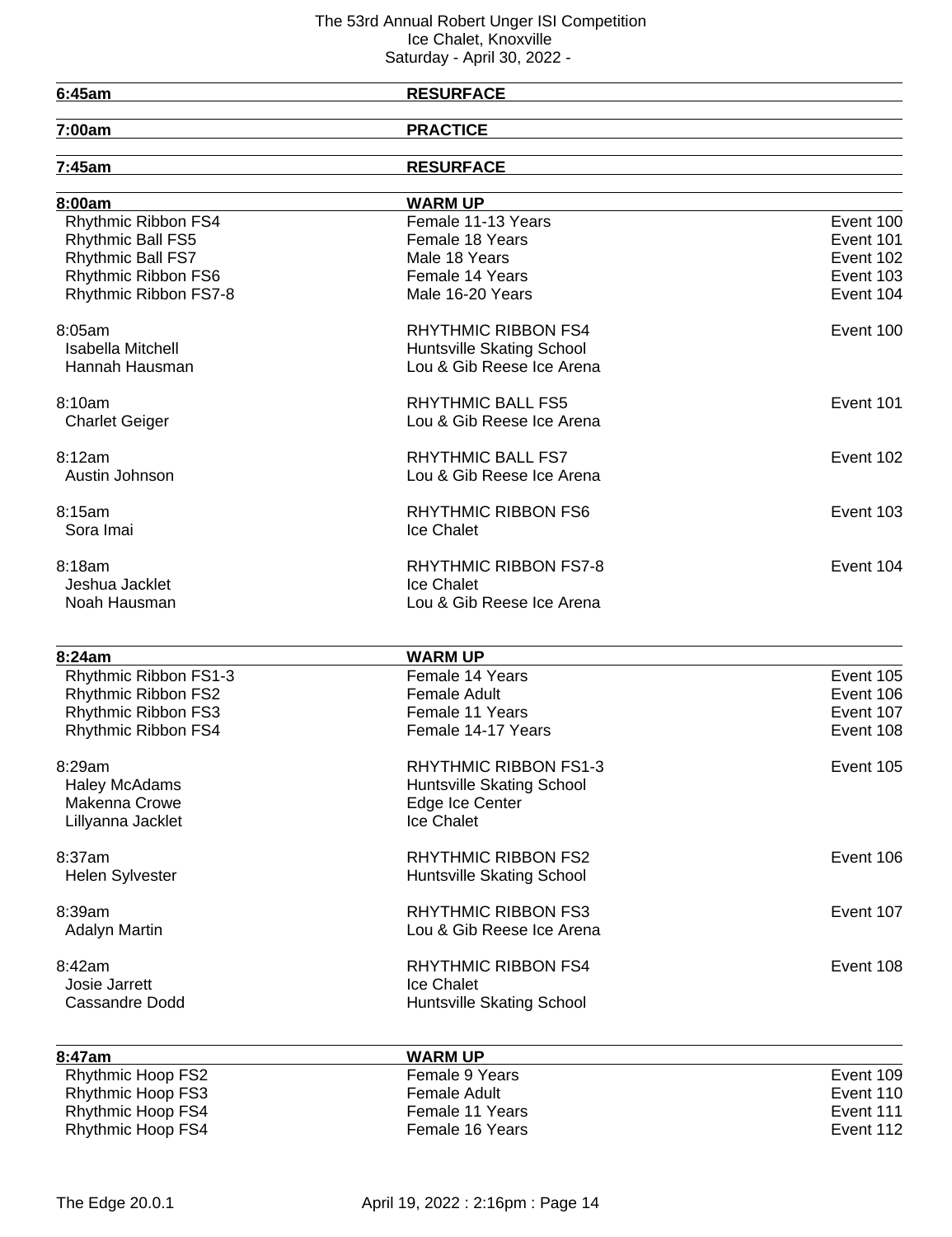| 8:59am<br><b>Rosie Christy</b> | <b>RHYTHMIC HOOP FS4</b><br>Lou & Gib Reese Ice Arena                                                | Event 112 |
|--------------------------------|------------------------------------------------------------------------------------------------------|-----------|
| 8:57am<br>Isabella Mitchell    | <b>RHYTHMIC HOOP FS4</b><br>Huntsville Skating School                                                | Event 111 |
| 8:54am<br>Autumn Knoth-Jez     | RHYTHMIC HOOP FS3<br>Huntsville Skating School                                                       | Event 110 |
| 8:52am<br><b>Lillian Doss</b>  | RHYTHMIC HOOP FS2<br>Huntsville Skating School                                                       | Event 109 |
|                                | The 53rd Annual Robert Unger ISI Competition<br>Ice Chalet, Knoxville<br>Saturday - April 30, 2022 - |           |

| 9:02am                                   | <b>WARM UP</b>                |           |
|------------------------------------------|-------------------------------|-----------|
| Jump & Spin Low                          | Female 6-10 Years             | Event 113 |
| Jump & Spin Low                          | Mixed 8-9 Years               | Event 114 |
| 9:05am                                   | <b>JUMP &amp; SPIN LOW</b>    | Event 113 |
| Evelyn Heatherly                         | Ice Chalet                    |           |
| Norah Paige Sawyers                      |                               |           |
| <b>Barbara Nicks</b>                     | <b>Ice Chalet</b>             |           |
| Alina Orlovskyy                          |                               |           |
| 9:09am                                   | <b>JUMP &amp; SPIN LOW</b>    | Event 114 |
| <b>Whitley Bauguess</b>                  | Ice Chalet                    |           |
| Evelyn Rose Swindeman                    |                               |           |
| Lilah Hirtzinger<br>Iylah Kruise         | Lou & Gib Reese Ice Arena     |           |
| William Bauguess                         | Ice Chalet                    |           |
| <b>Colton Jarrett</b>                    |                               |           |
| 9:15am                                   | <b>WARM UP</b>                |           |
| Jump & Spin Bronze                       | Mixed 8-11 Years              | Event 115 |
| Jump & Spin Bronze                       | Mixed 14-19 Years             | Event 116 |
| Jump & Spin Bronze                       | <b>Mixed Adult</b>            | Event 117 |
| $9:18$ am                                | <b>JUMP &amp; SPIN BRONZE</b> | Event 115 |
| <b>Isaac Hausman</b>                     | Lou & Gib Reese Ice Arena     |           |
| <b>Melody Martin</b>                     |                               |           |
| Hannah Rieger                            | Ice Chalet                    |           |
| Allison Reynolds<br><b>Lily Mitchell</b> | Ice Chalet                    |           |
| Pepper Emmert                            |                               |           |
| <b>Mairen Stiefel</b>                    | Ice Chalet                    |           |
| <b>Isabelle Swindeman</b>                |                               |           |
| 9:26am                                   | JUMP & SPIN BRONZE            | Event 116 |
| George Kohnstamm                         | Ice Chalet                    |           |
| Carly Farone                             |                               |           |
| Reagan Murphy                            | Ice Chalet                    |           |
| Rachil McAllister                        |                               |           |
| 9:30am                                   | <b>JUMP &amp; SPIN BRONZE</b> | Event 117 |
| Dan Moore                                | Huntsville Skating School     |           |
| Helen Sylvester                          |                               |           |
|                                          |                               |           |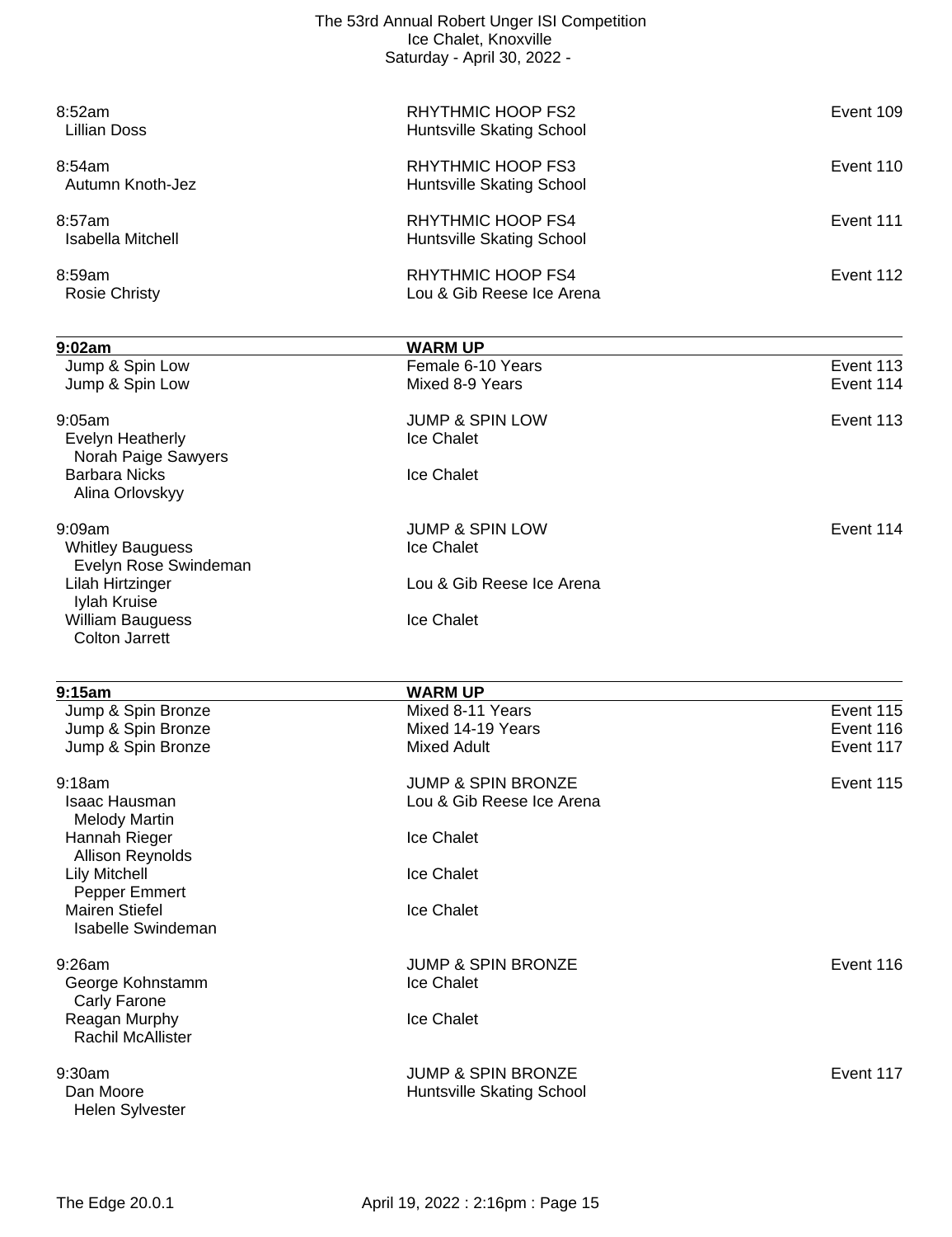| 9:32am                                           | <b>WARM UP</b>                |           |
|--------------------------------------------------|-------------------------------|-----------|
| Jump & Spin Silver                               | Female 10-14 Years            | Event 118 |
| Jump & Spin Silver                               | Female 12-15 Years            | Event 119 |
| Jump & Spin Silver                               | Mixed 13-26 Years             | Event 120 |
| Jump & Spin Silver                               | <b>Female Adult</b>           | Event 121 |
| 9:35am                                           | <b>JUMP &amp; SPIN SILVER</b> | Event 118 |
| Samantha Bauguess<br>Samantha Rieger             | Ice Chalet                    |           |
| Ella Schall<br><b>Adalyn Martin</b>              | Lou & Gib Reese Ice Arena     |           |
| <b>Isabella Mitchell</b><br><b>Haley McAdams</b> | Huntsville Skating School     |           |
| 9:42am                                           | <b>JUMP &amp; SPIN SILVER</b> | Event 119 |
| <b>Maddison Ragle</b><br>Ava Burleson            | Ice Chalet                    |           |
| Caitlin Orr<br>Alexandra Amyx                    | Lou & Gib Reese Ice Arena     |           |
| <b>Charlotte Hardt</b><br>Alice Jinks            | Huntsville Skating School     |           |
| 9:50am                                           | <b>JUMP &amp; SPIN SILVER</b> | Event 120 |
| Leah Dalili<br>Alisa Apostoaei                   | Ice Chalet                    |           |
| Lillyanna Jacklet<br>Josie Jarrett               | Ice Chalet                    |           |
| Andrew Giovengo<br>Grace Graham                  | Ice Chalet                    |           |
| 9:57am                                           | <b>JUMP &amp; SPIN SILVER</b> | Event 121 |
| Autumn Knoth-Jez<br>Jennifer Arnold              | Huntsville Skating School     |           |

## **10:00am RESURFACE**

| 10:15am                                 | <b>WARM UP</b>                                |           |
|-----------------------------------------|-----------------------------------------------|-----------|
| Jump & Spin Gold                        | Mixed 18-20 Years                             | Event 122 |
| Jump & Spin Platinum                    | Mixed 16-19 Years                             | Event 123 |
| Jump & Spin Platinum                    | Female 25 Years-Adult                         | Event 124 |
| 10:18am                                 | <b>JUMP &amp; SPIN GOLD</b>                   | Event 122 |
| <b>Bonnie Dudley</b><br>Jaedyn Sobota   | Ice Chalet                                    |           |
| Jeshua Jacklet<br><b>Shannon Davis</b>  | Ice Chalet                                    |           |
| 10:23am                                 | <b>JUMP &amp; SPIN PLATINUM</b>               | Event 123 |
| Noah Hausman<br>Abigail Bagent          | Lou & Gib Reese Ice Arena                     |           |
| Ericka Walter<br>Sarah Vincent          | Huntsville Skating School                     |           |
| 10:28am<br>Amanda Bates<br>Jessi Buchko | <b>JUMP &amp; SPIN PLATINUM</b><br>Ice Chalet | Event 124 |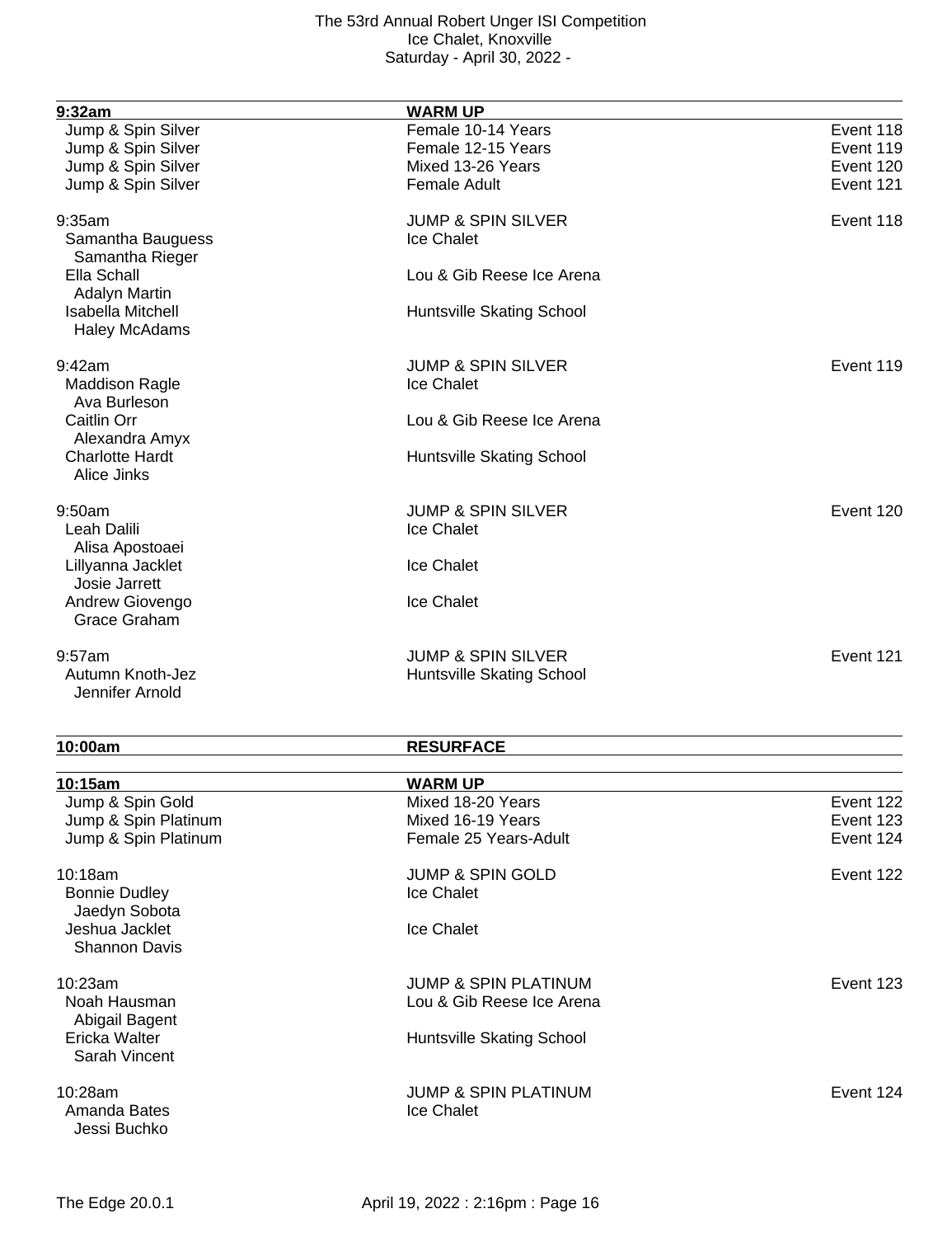| 10:30am                          | <b>WARM UP</b>            |           |
|----------------------------------|---------------------------|-----------|
| Special Skater 1                 | Male 10 Years             | Event 125 |
| Special Skater 1                 | Male 10 Years             | Event 126 |
| Special Skater 2                 | Female 23 Years           | Event 127 |
| Special Skater 3                 | Female 28 Years           | Event 128 |
| Special Skater 3                 | Male Adult                | Event 129 |
| Special Skater 4                 | <b>Female Adult</b>       | Event 130 |
|                                  |                           |           |
| 10:35am                          | <b>SPECIAL SKATER 1</b>   | Event 125 |
| <b>Paul Davis</b>                | Huntsville Skating School |           |
| 10:37am                          | <b>SPECIAL SKATER 1</b>   | Event 126 |
| <b>Erik Davis</b>                | Huntsville Skating School |           |
|                                  |                           |           |
| 10:39am                          | <b>SPECIAL SKATER 2</b>   | Event 127 |
| Laura Beth Matus                 | Huntsville Skating School |           |
| 10:41am                          | <b>SPECIAL SKATER 3</b>   | Event 128 |
| Carolyn Snoddy                   | Huntsville Skating School |           |
|                                  |                           | Event 129 |
| 10:43am                          | <b>SPECIAL SKATER 3</b>   |           |
| <b>Anthony Lewis</b>             | Huntsville Skating School |           |
| 10:45am                          | <b>SPECIAL SKATER 4</b>   | Event 130 |
| <b>Kelly Rice</b>                | Huntsville Skating School |           |
|                                  |                           |           |
| 10:47am                          | <b>WARM UP</b>            |           |
| <b>Stroking Pre Alpha</b>        | Female 6-7 Years          | Event 131 |
| Stroking Pre Alpha-Alpha         | Female 6-7 Years          | Event 132 |
| <b>Stroking Alpha</b>            | Mixed 8-9 Years           | Event 133 |
| <b>Stroking Beta</b>             | Female 7-8 Years          | Event 134 |
| <b>Stroking Beta</b>             | Female 9 Years            | Event 135 |
| Stroking Pre Alpha               | Female 13 Years           | Event 136 |
| 10:47am                          | <b>STROKING PRE ALPHA</b> | Event 131 |
|                                  | <b>Ice Chalet</b>         |           |
| Maya Chohan                      |                           |           |
| Ryan Allen<br><b>Faith Blair</b> | Ice Chalet<br>Ice Chalet  |           |
|                                  |                           |           |
| 10:52am                          | STROKING PRE ALPHA-ALPHA  | Event 132 |
| Savannah Christian               | Ice Chalet                |           |
| Evelyn Heatherly                 | Ice Chalet                |           |
| 10:55am                          | <b>STROKING ALPHA</b>     | Event 133 |
| <b>William Bauguess</b>          | Ice Chalet                |           |
| Ella Neal                        | Edge Ice Center           |           |
|                                  |                           |           |
| 10:58am                          | <b>STROKING BETA</b>      | Event 134 |
| Alina Orlovskyy                  | Ice Chalet                |           |
| Lilah Hirtzinger                 | Lou & Gib Reese Ice Arena |           |
| 11:01am                          | <b>STROKING BETA</b>      | Event 135 |
| Iylah Kruise                     | Lou & Gib Reese Ice Arena |           |
| Evelyn Rose Swindeman            | Ice Chalet                |           |
|                                  |                           |           |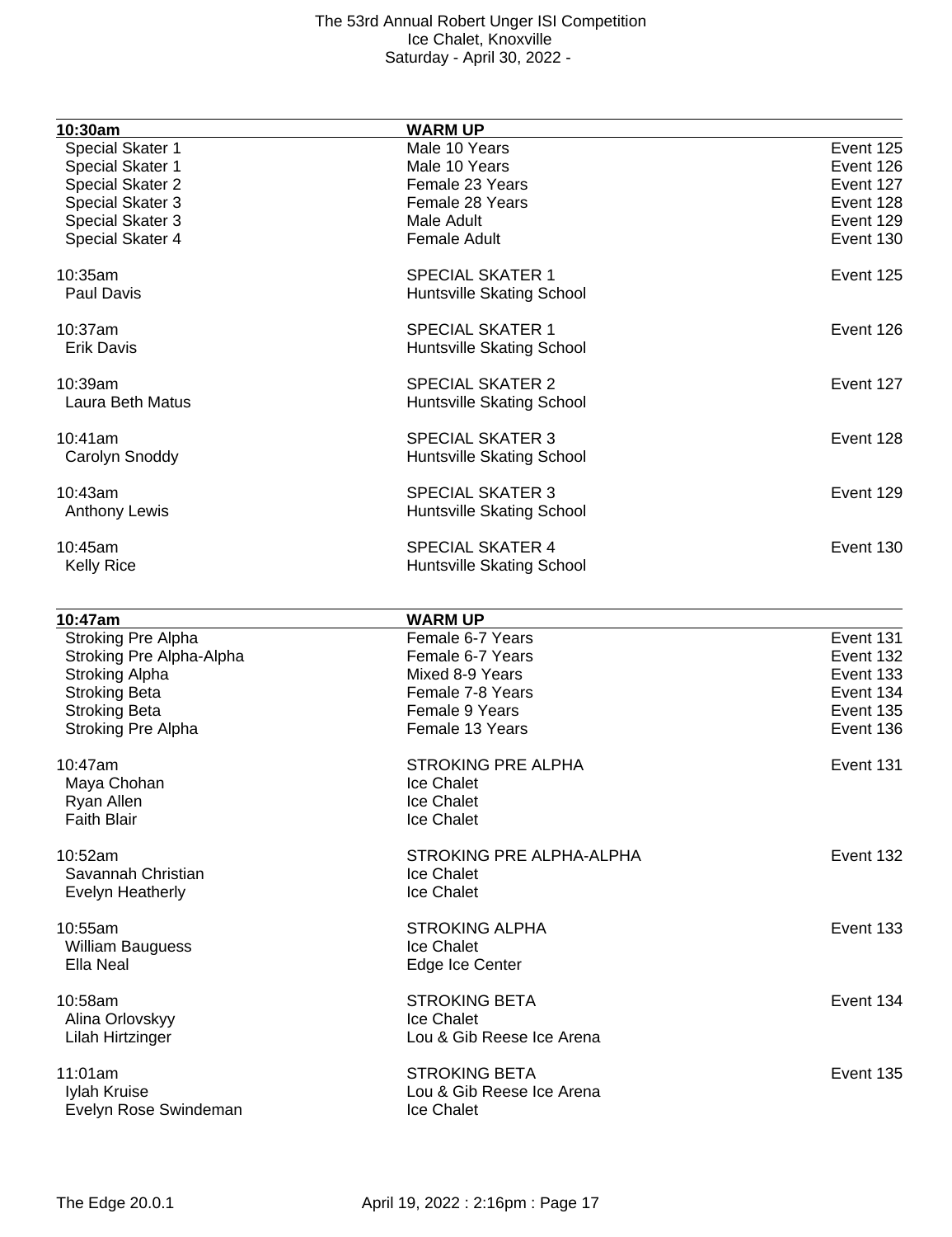Zoey Jones

11:04am STROKING PRE ALPHA<br>
STROKING PRE ALPHA<br>
Coey Jones 
Strawbing Lice Chalet

| 11:05am                    | <b>WARM UP</b>             |           |
|----------------------------|----------------------------|-----------|
| <b>Stroking Alpha</b>      | Female 16 Years            | Event 137 |
| <b>Stroking Beta</b>       | Female 9-10 Years          | Event 138 |
| <b>Stroking Beta</b>       | Male Adult                 | Event 139 |
| <b>Stroking Beta-Gamma</b> | Mixed 14 Years             | Event 140 |
| <b>Stroking Gamma</b>      | <b>Female Adult</b>        | Event 141 |
| <b>Stroking Delta</b>      | Mixed 8 Years              | Event 142 |
| <b>Stroking Delta</b>      | Female 12 Years            | Event 143 |
|                            |                            |           |
| 11:05am                    | <b>STROKING ALPHA</b>      | Event 137 |
| Amy Davis                  | Ice Chalet                 |           |
| 11:07am                    | <b>STROKING BETA</b>       | Event 138 |
| Norah Paige Sawyers        | Ice Chalet                 |           |
| Elienna Maxwell            | Ice Chalet                 |           |
|                            |                            |           |
| 11:10am                    | <b>STROKING BETA</b>       | Event 139 |
| Dan Moore                  | Huntsville Skating School  |           |
| 11:11am                    | <b>STROKING BETA-GAMMA</b> | Event 140 |
| George Kohnstamm           | Ice Chalet                 |           |
| Mollie O'Beirne            | Huntsville Skating School  |           |
|                            |                            |           |
| 11:14am                    | <b>STROKING GAMMA</b>      | Event 141 |
| Rebecca Booth              | Huntsville Skating School  |           |
| 11:16am                    | <b>STROKING DELTA</b>      | Event 142 |
| <b>Whitley Bauguess</b>    | Ice Chalet                 |           |
| <b>Colton Jarrett</b>      | Ice Chalet                 |           |
| Eden McMahan               | Ice Chalet                 |           |
|                            |                            |           |
| 11:20am                    | <b>STROKING DELTA</b>      | Event 143 |
| Sophie Caffrey             | Ice Chalet                 |           |
|                            |                            |           |
| 11:22am                    | <b>WARM UP</b>             |           |
| <b>Stroking FS1</b>        | Female 8-9 Years           | Event 144 |
| <b>Stroking FS1</b>        | Female 10-11 Years         | Event 145 |
| Stroking FS1               | Female 16-24 Years         | Event 146 |
| <b>Stroking FS2</b>        | Female 10-11 Years         | Event 147 |
| 11:22am                    | <b>STROKING FS1</b>        | Event 144 |
| <b>Brooke Ming</b>         | Huntsville Skating School  |           |
| Emma Nolen                 | Ice Chalet                 |           |
| 11:25am                    | <b>STROKING FS1</b>        | Event 145 |
| <b>Claire Clayton</b>      | Huntsville Skating School  |           |
| Pepper Emmert              | Ice Chalet                 |           |
| <b>Isabelle Swindeman</b>  | Ice Chalet                 |           |
|                            |                            |           |
| 11:29am                    | <b>STROKING FS1</b>        | Event 146 |
| Carly Farone               | Ice Chalet                 |           |
| <b>Grace King</b>          | Ice Chalet                 |           |
|                            |                            |           |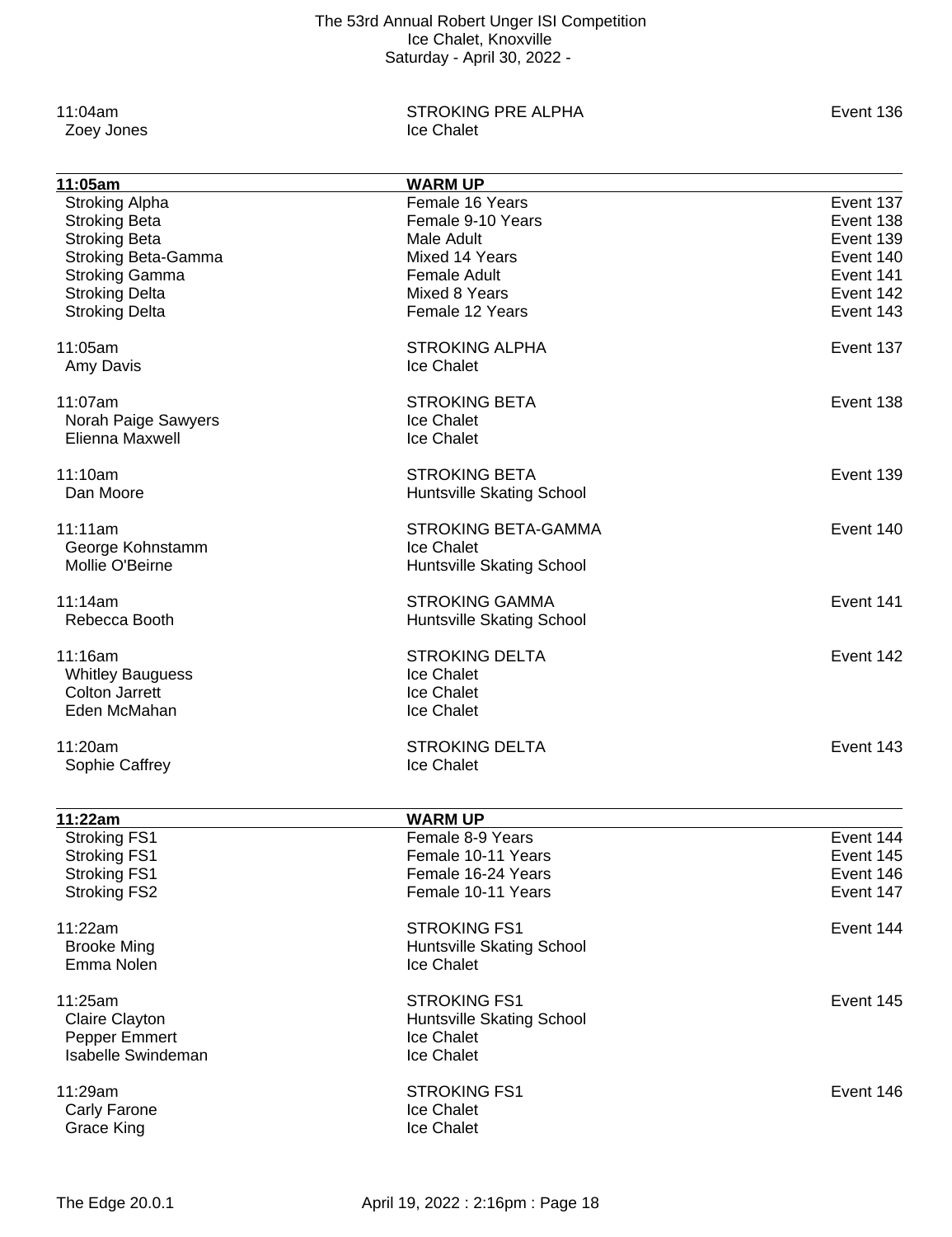Reese McMahan **Ice Chalet**<br>
Mairen Stiefel **Ice Chalet**<br>
Ice Chalet Mairen Stiefel<br>Caitlyn Nix Kyleigh Pinkston

11:32am STROKING FS2 Event 147 Huntsville Skating School<br>Ice Chalet

| 11:38am                  | <b>WARM UP</b>                   |           |
|--------------------------|----------------------------------|-----------|
| Stroking FS2-FS3         | Female 17 Years-Adult            | Event 148 |
| Stroking FS3-FS4         | Mixed 9-10 Years                 | Event 149 |
| <b>Stroking FS3</b>      | Female 11-12 Years               | Event 150 |
| <b>Stroking FS3</b>      | Female 14-15 Years               | Event 151 |
| 11:38am                  | <b>STROKING FS2-FS3</b>          | Event 148 |
| <b>Grace Molloy</b>      | Huntsville Skating School        |           |
| <b>Rachil McAllister</b> | Ice Chalet                       |           |
| Helen Sylvester          | Huntsville Skating School        |           |
| 11:43am                  | <b>STROKING FS3-FS4</b>          | Event 149 |
| Hannah Rieger            | Ice Chalet                       |           |
| Megan Stewart            | Huntsville Skating School        |           |
| <b>Mark Novak</b>        | Huntsville Skating School        |           |
| Samantha Bauguess        | Ice Chalet                       |           |
| 11:49am                  | <b>STROKING FS3</b>              | Event 150 |
| Samantha Rieger          | <b>Ice Chalet</b>                |           |
| <b>Maddison Ragle</b>    | Ice Chalet                       |           |
| 11:52am                  | <b>STROKING FS3</b>              | Event 151 |
| Makenna Crowe            | Edge Ice Center                  |           |
| <b>Corinne Hawkey</b>    | Ice Chalet                       |           |
| 11:55am                  | <b>WARM UP</b>                   |           |
| <b>Stroking FS4</b>      | Female 12-13 Years               | Event 152 |
| <b>Stroking FS4</b>      | Female 14-15 Years               | Event 153 |
| <b>Stroking FS4</b>      | Female 23 Years                  | Event 154 |
| 11:55am                  | <b>STROKING FS4</b>              | Event 152 |
| <b>Charlotte Hardt</b>   | Huntsville Skating School        |           |
| Leah Dalili              | Ice Chalet                       |           |
| 11:58am                  | <b>STROKING FS4</b>              | Event 153 |
| <b>Emma Herring</b>      | Huntsville Skating School        |           |
| Josie Jarrett            | <b>Ice Chalet</b>                |           |
| Sydney Chan              | Ice Chalet                       |           |
| 12:02pm                  | <b>STROKING FS4</b>              | Event 154 |
| Nadia Paradise           | <b>Huntsville Skating School</b> |           |
| 12:04pm                  | <b>WARM UP</b>                   |           |
| <b>Stroking FS5</b>      | Female 15 Years                  | Event 155 |
| <b>Stroking FS6</b>      | <b>Female Adult</b>              | Event 156 |
| <b>Stroking FS8</b>      | <b>Female Adult</b>              | Event 157 |
| <b>Stroking Gold</b>     | Female 16 Years                  | Event 158 |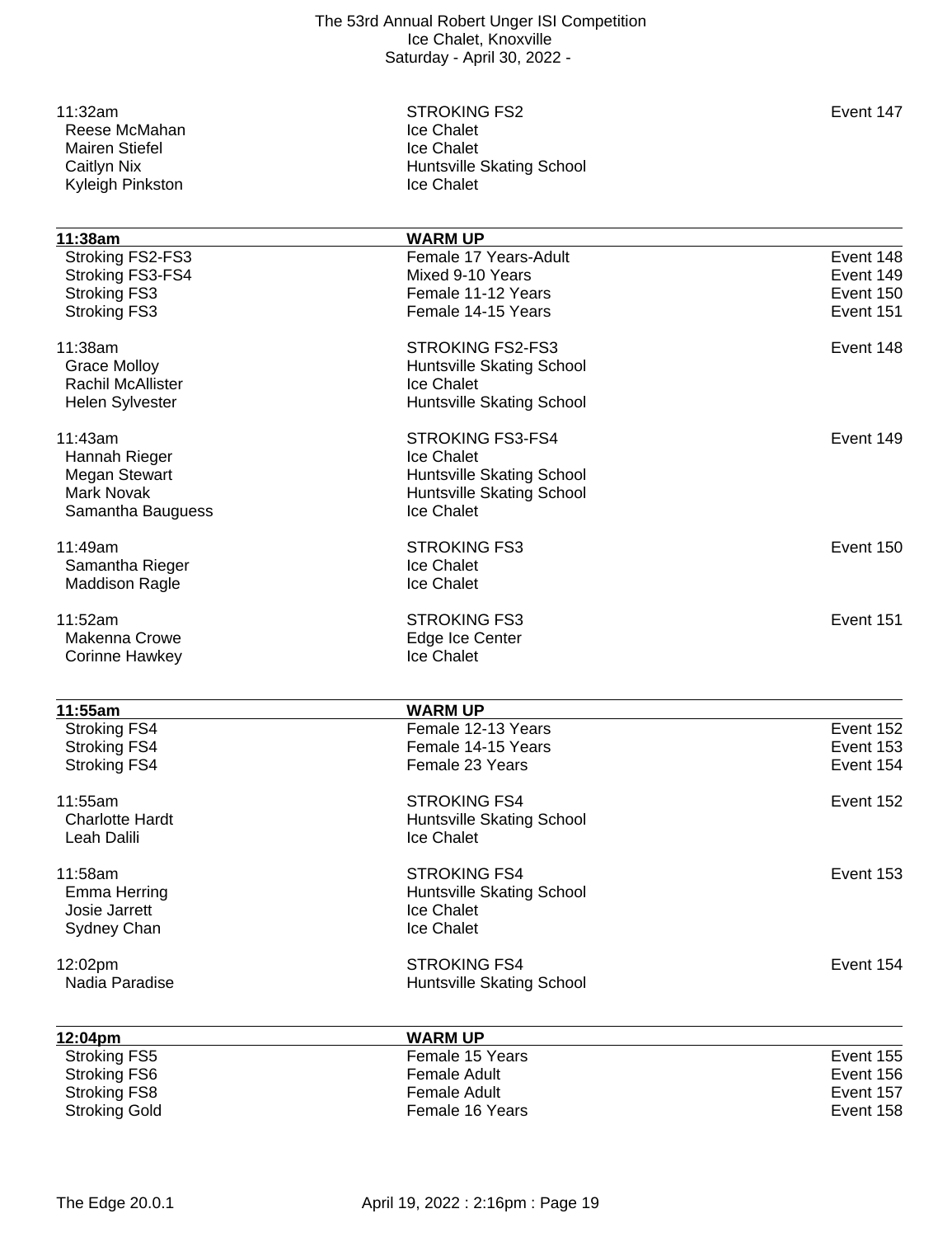| 1:46pm                                                             | <b>RESURFACE</b>                                                   |                        |
|--------------------------------------------------------------------|--------------------------------------------------------------------|------------------------|
| 1:43pm<br>Noah Hausman<br>Abigail Bagent                           | ROCKER FOXTROT<br>Lou & Gib Reese Ice Arena                        | Event 164              |
| 1:41 <sub>pm</sub><br>Emma Ogle                                    | EX. RHYTHM DANCE PLATINUM<br>Ice Chalet                            | Event 163              |
| 1:40 <sub>pm</sub><br>Abigail Bagent                               | EX. DANCE INT'L SILVER SAMBA PLATINUM<br>Lou & Gib Reese Ice Arena | Event 162              |
| Dance Pro Ptnr 7: Rocker Foxtrot                                   | Mixed 16-18 Years                                                  | Event 164              |
| Ex. Dance Int'l Silver Samba Platinum<br>Ex. Rhythm Dance Platinum | Female 18 Years<br>Female 16 Years                                 | Event 162<br>Event 163 |
| 1:35pm                                                             | <b>WARM UP</b>                                                     |                        |
| 1:32 <sub>pm</sub><br>Noah Hausman<br><b>Charlet Geiger</b>        | ROCKER FOXTROT<br>Lou & Gib Reese Ice Arena                        | Event 161              |
| 1:29pm<br>Abigail Bagent<br>Noah Hausman                           | <b>TANGO</b><br>Lou & Gib Reese Ice Arena                          | Event 160              |
| Dance Pro Ptnr 7: Tango<br>Dance Mixed 7: Rocker Foxtrot           | Mixed 16-18 Years<br>Mixed 16-18 Years                             | Event 160<br>Event 161 |
| 1:24pm                                                             | <b>WARM UP</b>                                                     |                        |
| 12:39pm                                                            | <b>PRACTICE</b>                                                    |                        |
| 12:24pm                                                            | <b>RESURFACE</b>                                                   |                        |
| Jeshua Jacklet                                                     | Ice Chalet                                                         |                        |
| Jaedyn Sobota                                                      | Ice Chalet                                                         |                        |
| 12:15pm<br>Abigail Bagent                                          | <b>ARTISTIC FS7</b><br>Lou & Gib Reese Ice Arena                   | Event 159              |
| 12:10pm<br><b>Artistic FS7</b>                                     | <b>WARM UP</b><br>Mixed 18-20 Years                                | Event 159              |
| Emma Ogle                                                          | Ice Chalet                                                         |                        |
| 12:08pm                                                            | <b>STROKING GOLD</b>                                               | Event 158              |
| 12:07pm<br>Amanda Bates                                            | <b>STROKING FS8</b><br>Ice Chalet                                  | Event 157              |
| 12:05pm<br>Jean Paradise                                           | <b>STROKING FS6</b><br>Huntsville Skating School                   | Event 156              |
|                                                                    |                                                                    |                        |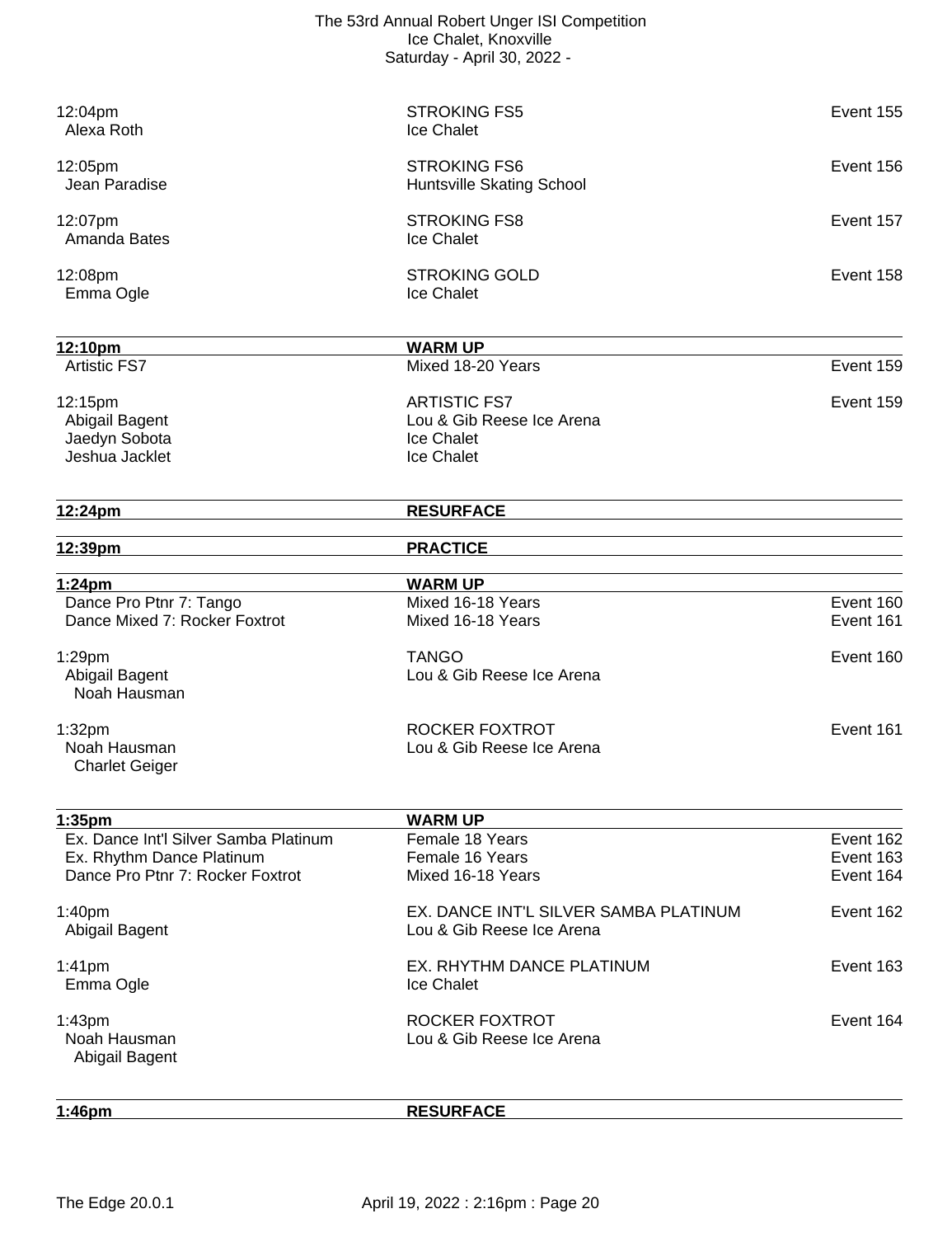| 2:01pm                  | <b>WARM UP</b>                 |           |
|-------------------------|--------------------------------|-----------|
| Tot 3                   | Male 4 Years                   | Event 165 |
| Pre Alpha               | Female 6-7 Years               | Event 166 |
| Pre Alpha               | Female 7 Years                 | Event 167 |
| Pre Alpha               | Female 9-13 Years              | Event 168 |
| Alpha                   | Female 6-7 Years               | Event 169 |
| $2:06$ pm               | TOT <sub>3</sub>               | Event 165 |
| Ron Blair               | Ice Chalet                     |           |
| 2:08pm                  | PRE ALPHA                      | Event 166 |
| <b>Faith Blair</b>      | Ice Chalet                     |           |
| Phia Reed               | Ice Chalet                     |           |
| 2:12 <sub>pm</sub>      | PRE ALPHA                      | Event 167 |
| Ryan Allen              | Ice Chalet                     |           |
| Savannah Christian      | Ice Chalet                     |           |
| <b>Phoebe Reed</b>      | Ice Chalet                     |           |
| 2:18 <sub>pm</sub>      | <b>PRE ALPHA</b>               | Event 168 |
| Paige Reed              | Ice Chalet                     |           |
| Zoey Jones              | Ice Chalet                     |           |
| $2:22$ pm               | <b>ALPHA</b>                   | Event 169 |
| <b>Evelyn Heatherly</b> | Ice Chalet                     |           |
| Kylie Harden            | Huntsville Skating School      |           |
|                         |                                |           |
| 2:26pm                  | <b>WARM UP</b><br>Male 8 Years | Event 170 |
| Alpha<br>Alpha          | Female 9-10 Years              | Event 171 |
| Alpha                   | Female 13-16 Years             | Event 172 |
| <b>Beta</b>             | Female 7-9 Years               | Event 173 |
|                         |                                |           |
| 2:31pm                  | <b>ALPHA</b>                   | Event 170 |
| <b>William Bauguess</b> | Ice Chalet                     |           |
| 2:33 <sub>pm</sub>      | <b>ALPHA</b>                   | Event 171 |
| Ella Neal               | Edge Ice Center                |           |
| <b>Piper Reed</b>       | Ice Chalet                     |           |
| 2:37pm                  | <b>ALPHA</b>                   | Event 172 |
| Amy Davis               | Ice Chalet                     |           |
| Kelly VanWinkle         | Ice Chalet                     |           |
| 2:41pm                  | <b>BETA</b>                    | Event 173 |
| Alina Orlovskyy         | Ice Chalet                     |           |
| Evelyn Rose Swindeman   | Ice Chalet                     |           |
| Elienna Maxwell         | Ice Chalet                     |           |
|                         | <b>MADALIP</b>                 |           |

| 2:47pm      | <b>WARM UP</b>     |           |
|-------------|--------------------|-----------|
| <b>Beta</b> | Female 10-14 Years | Event 174 |
| <b>Beta</b> | Female 20 Years    | Event 175 |
| Gamma       | Male 14 Years      | Event 176 |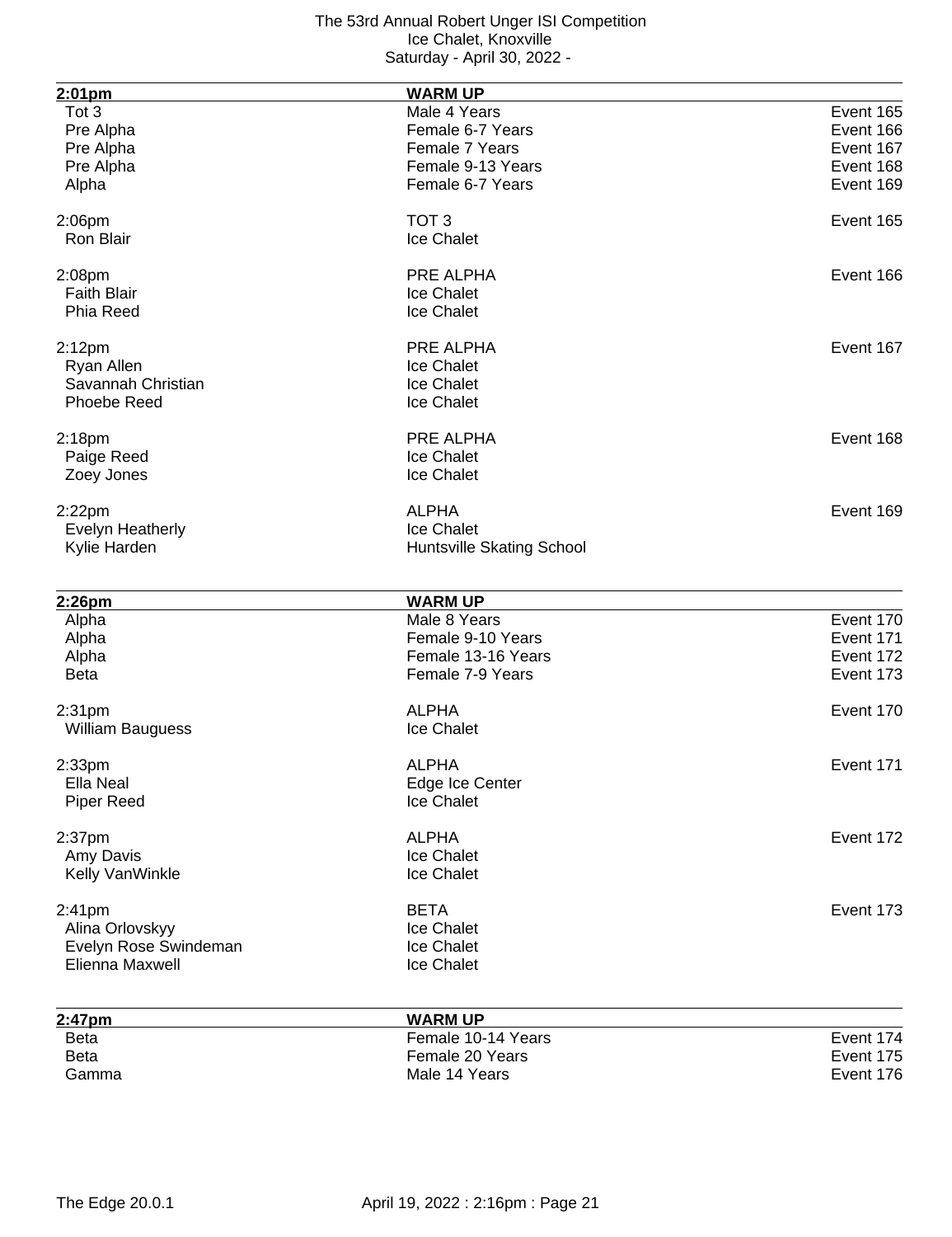| 2:52 <sub>pm</sub><br>Norah Paige Sawyers<br>Katelyn Harden<br>Allie Killeffer<br>Mollie O'Beirne | <b>BETA</b><br>Ice Chalet<br>Huntsville Skating School<br>Ice Chalet<br>Huntsville Skating School | Event 174 |
|---------------------------------------------------------------------------------------------------|---------------------------------------------------------------------------------------------------|-----------|
| 3:00 <sub>pm</sub><br>Kaitlyn Radford                                                             | <b>BETA</b><br>Ice Chalet                                                                         | Event 175 |
| 3:02 <sub>pm</sub><br>George Kohnstamm                                                            | <b>GAMMA</b><br>Ice Chalet                                                                        | Event 176 |
| 3:04 <sub>pm</sub>                                                                                | <b>WARM UP</b>                                                                                    |           |
| Delta                                                                                             | Female 6 Years                                                                                    | Event 177 |
| Delta                                                                                             | Female 8 Years                                                                                    | Event 178 |
| Delta                                                                                             | Female 14 Years                                                                                   | Event 179 |
| Freestyle 1                                                                                       | Female 9-11 Years                                                                                 | Event 180 |

- 3:09pm DELTA Event 177 Barbara Nicks **Ice Chalet**
- 3:11pm DELTA Event 178 Whitley Bauguess **Ice Chalet**<br>
Eden McMahan **Ice Chalet**<br>
Ice Chalet Eden McMahan
- Skyler Rose **In the Chalet** Ice Chalet
- 

Isabelle Swindeman

- 3:15pm DELTA Event 179 3:17pm FREESTYLE 1 Event 180 Lou & Gib Reese Ice Arena<br>Ice Chalet
- Allison Reynolds<br>
Isabelle Swindeman<br>
Ice Chalet

| 3:24 <sub>pm</sub>                           | <b>WARM UP</b>            |           |
|----------------------------------------------|---------------------------|-----------|
| Pairs 1                                      | Mixed 8-9 Years           | Event 181 |
| Ex. Pairs 1                                  | Mixed 15-26 Years         | Event 182 |
| Open Pairs Bronze                            | Mixed 16-18 Years         | Event 183 |
| 3:29pm                                       | PAIRS <sub>1</sub>        | Event 181 |
| <b>Isaac Hausman</b><br><b>Melody Martin</b> | Lou & Gib Reese Ice Arena |           |
| 3:32pm                                       | EX. PAIRS 1               | Event 182 |
| Grace Graham<br>Andrew Giovengo              | Ice Chalet                |           |
| 3:34 <sub>pm</sub>                           | <b>OPEN PAIRS BRONZE</b>  | Event 183 |
| Noah Hausman                                 | Lou & Gib Reese Ice Arena |           |
| <b>Charlet Geiger</b>                        |                           |           |
| Austin Johnson<br>Abigail Bagent             | Lou & Gib Reese Ice Arena |           |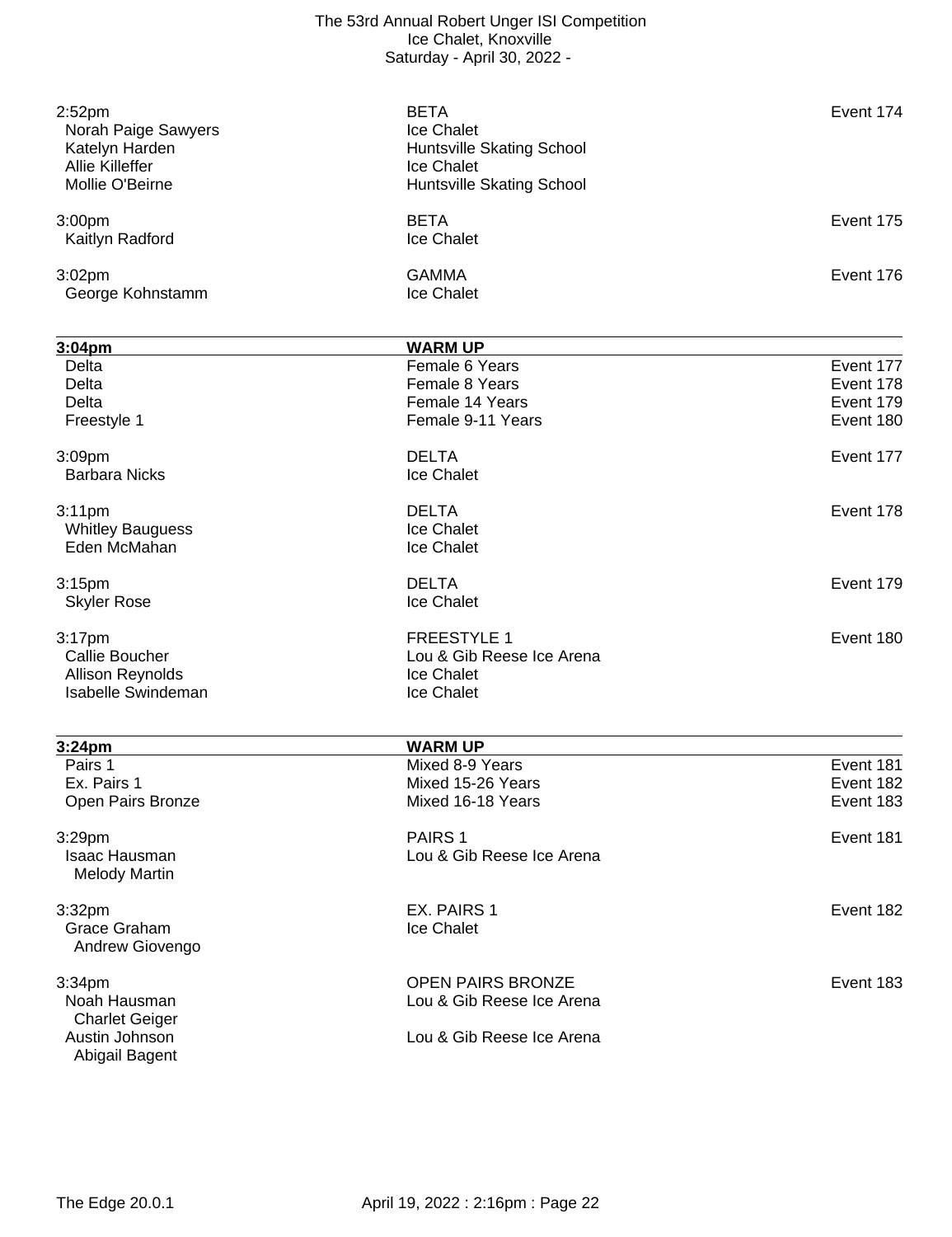| 3:40pm                   | <b>WARM UP</b>                 |           |
|--------------------------|--------------------------------|-----------|
| Open FS Gold Short       | Female 19 Years                | Event 184 |
| Open FS Platinum         | Female 17 Years                | Event 185 |
| 3:45pm                   | OPEN FS GOLD SHORT             | Event 184 |
| Kaitlyn Nash             | Lou & Gib Reese Ice Arena      |           |
| 3:48pm                   | <b>OPEN FS PLATINUM</b>        | Event 185 |
| Ericka Walter            | Huntsville Skating School      |           |
| 3:54pm                   | <b>RESURFACE</b>               |           |
| 4:09pm                   | <b>WARM UP</b>                 |           |
| Open FS Gold             | Male 18 Years                  | Event 186 |
| Open FS Gold             | Female 19-20 Years             | Event 187 |
| Open FS Gold             | <b>Female Adult</b>            | Event 188 |
| Open FS Platinum Short   | Female 17 Years                | Event 189 |
| 4:14 <sub>pm</sub>       | <b>OPEN FS GOLD</b>            | Event 186 |
| Austin Johnson           | Lou & Gib Reese Ice Arena      |           |
| 4:18pm                   | <b>OPEN FS GOLD</b>            | Event 187 |
| Kristian Handley         | Huntsville Skating School      |           |
| <b>Shannon Davis</b>     | Ice Chalet                     |           |
| $4:26$ pm                | OPEN FS GOLD                   | Event 188 |
| Jean Paradise            | Huntsville Skating School      |           |
| 4:30pm                   | <b>OPEN FS PLATINUM SHORT</b>  | Event 189 |
| Ericka Walter            | Huntsville Skating School      |           |
|                          |                                |           |
| 4:34pm<br>Open FS Bronze | <b>WARM UP</b><br>Male 8 Years | Event 190 |
|                          |                                | Event 191 |
| Open FS Bronze           | Female 9 Years                 |           |
| Open FS Bronze           | Female 11-24 Years             | Event 192 |
| Open FS Bronze           | Female 14-19 Years             | Event 193 |
| Open FS Bronze           | <b>Female Adult</b>            | Event 194 |
| 4:39pm                   | <b>OPEN FS BRONZE</b>          | Event 190 |
| <b>Isaac Hausman</b>     | Lou & Gib Reese Ice Arena      |           |
| 4:42pm                   | <b>OPEN FS BRONZE</b>          | Event 191 |
| Hannah Rieger            | Ice Chalet                     |           |
| 4:45pm                   | <b>OPEN FS BRONZE</b>          | Event 192 |
| <b>Adalyn Martin</b>     | Lou & Gib Reese Ice Arena      |           |
| <b>Grace King</b>        | Ice Chalet                     |           |
| 4:51pm                   | <b>OPEN FS BRONZE</b>          | Event 193 |
| Lillyanna Jacklet        | Ice Chalet                     |           |
| <b>Grace Molloy</b>      | Huntsville Skating School      |           |
| Arwen Roach              | Ice Chalet                     |           |
|                          |                                |           |
| 5:00pm                   | <b>OPEN FS BRONZE</b>          | Event 194 |
| Autumn Knoth-Jez         | Huntsville Skating School      |           |
| Helen Sylvester          | Huntsville Skating School      |           |
|                          |                                |           |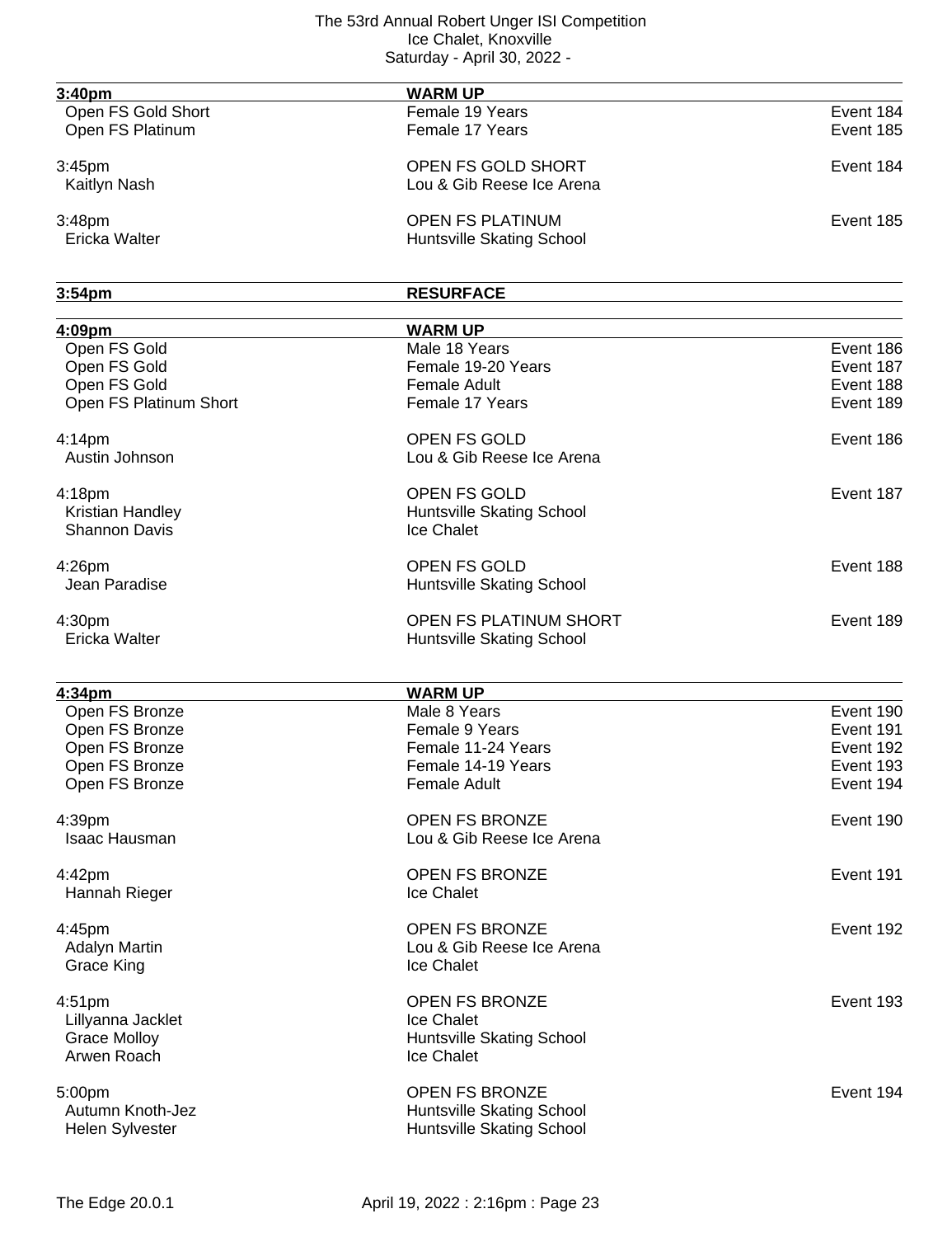| 5:06pm                   | <b>WARM UP</b>            |           |
|--------------------------|---------------------------|-----------|
| Freestyle 4              | Female 10-11 Years        | Event 195 |
| Open FS Silver           | Female 15-16 Years        | Event 196 |
| Open FS Gold             | Female 16-18 Years        | Event 197 |
| 5:11pm                   | <b>FREESTYLE 4</b>        | Event 195 |
| Samantha Bauguess        | Ice Chalet                |           |
| Ella Schall              | Lou & Gib Reese Ice Arena |           |
| <b>Madeleine Darby</b>   | Ice Chalet                |           |
| 5:20pm                   | <b>OPEN FS SILVER</b>     | Event 196 |
| Grace Graham             | Ice Chalet                |           |
| Sydney Chan              | Ice Chalet                |           |
| Alice Jinks              | Huntsville Skating School |           |
| Alexa Roth               | Ice Chalet                |           |
| Sabrina Fox              | Huntsville Skating School |           |
| 5:35pm                   | OPEN FS GOLD              | Event 197 |
| Isabela Miller           | Ice Chalet                |           |
| Abigail Bagent           | Lou & Gib Reese Ice Arena |           |
| 5:43pm                   | <b>WARM UP</b>            |           |
| Open FS Silver           | Female 11-12 Years        | Event 198 |
| Open FS Silver           | Female 13-14 Years        | Event 199 |
| Open FS Silver           | Female 17-23 Years        | Event 200 |
| 5:48pm                   | <b>OPEN FS SILVER</b>     | Event 198 |
| <b>Isabella Mitchell</b> | Huntsville Skating School |           |
| Ella Schall              | Lou & Gib Reese Ice Arena |           |
| <b>Charlotte Hardt</b>   | Huntsville Skating School |           |
| 5:57pm                   | <b>OPEN FS SILVER</b>     | Event 199 |
| Hannah Hausman           | Lou & Gib Reese Ice Arena |           |
| Alexandra Amyx           | Lou & Gib Reese Ice Arena |           |
| <b>Alex Gowans</b>       | Lou & Gib Reese Ice Arena |           |
| 6:06pm                   | <b>OPEN FS SILVER</b>     | Event 200 |
| <b>Cassandre Dodd</b>    | Huntsville Skating School |           |
| <b>Charlet Geiger</b>    | Lou & Gib Reese Ice Arena |           |
| Nadia Paradise           | Huntsville Skating School |           |
| 6:15pm                   | <b>RESURFACE</b>          |           |
| 6:30pm                   | <b>WARM UP</b>            |           |

| 6:30 <sub>pm</sub>     | WARM UP               |           |
|------------------------|-----------------------|-----------|
| Ex. Freestyle 4        | Female 12 Years       | Event 201 |
| Open FS Silver         | Male 26 Years         | Event 202 |
| Open FS Platinum Short | Male 15-16 Years      | Event 203 |
| Footwork 9-Platinum    | Female 18-25 Years    | Event 204 |
| 6:35 <sub>pm</sub>     | EX. FREESTYLE 4       | Event 201 |
| <b>Maddison Ragle</b>  | Ice Chalet            |           |
| 6:38pm                 | <b>OPEN FS SILVER</b> | Event 202 |
| Andrew Giovengo        | Ice Chalet            |           |
|                        |                       |           |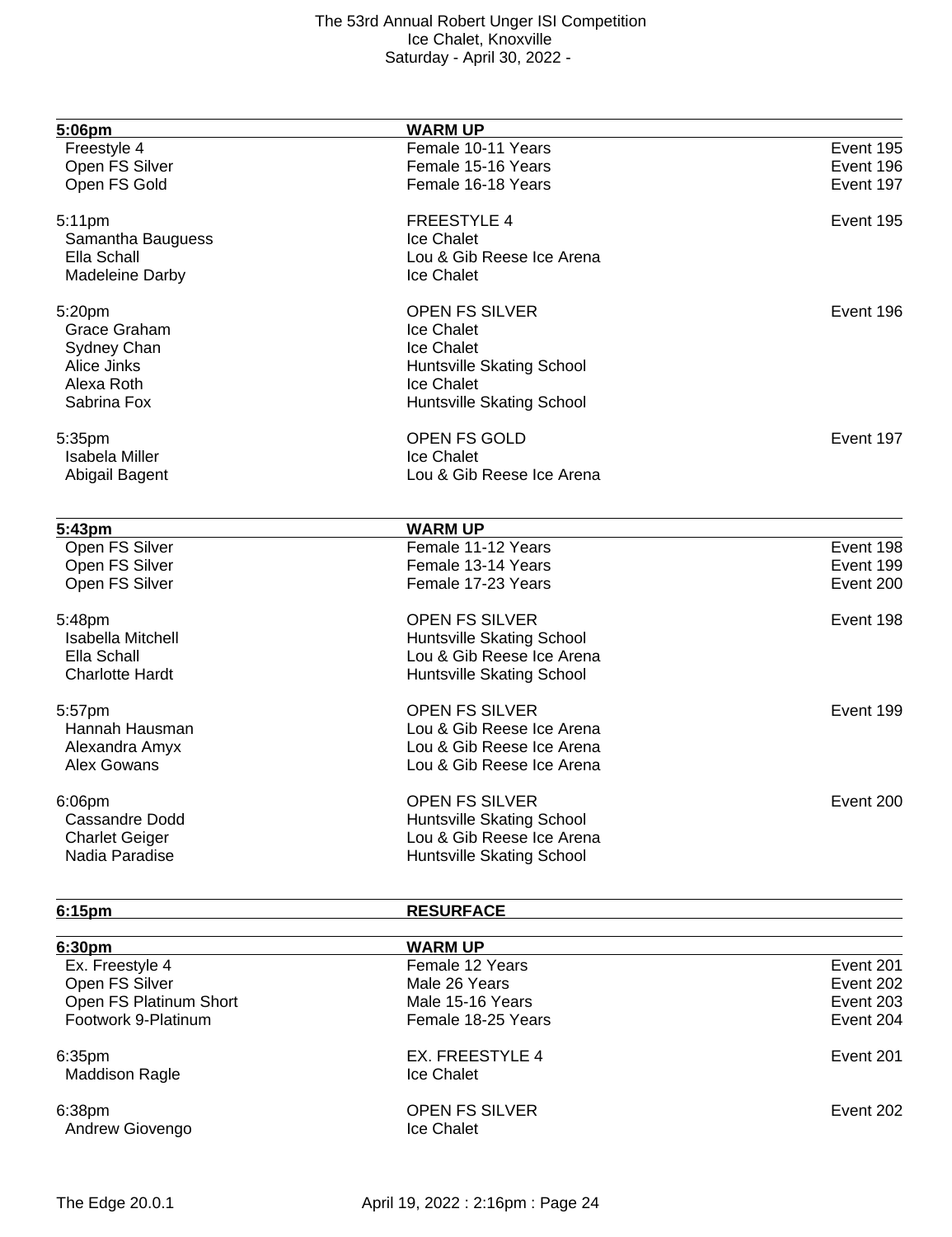| The 53rd Annual Robert Unger ISI Competition |  |
|----------------------------------------------|--|
| Ice Chalet, Knoxville                        |  |
| Saturday - April 30, 2022 -                  |  |

| 6:41pm<br>Altair Zentgraf<br>Noah Hausman                        | OPEN FS PLATINUM SHORT<br>Ice Chalet<br>Lou & Gib Reese Ice Arena                                      | Event 203                           |
|------------------------------------------------------------------|--------------------------------------------------------------------------------------------------------|-------------------------------------|
| 6:49pm<br>Jessi Buchko<br>Abigail Bagent<br><b>Bonnie Dudley</b> | <b>FOOTWORK 9-PLATINUM</b><br>Ice Chalet<br>Lou & Gib Reese Ice Arena<br>Ice Chalet                    | Event 204                           |
| 6:54pm                                                           | <b>WARM UP</b>                                                                                         |                                     |
| Drama Spot. FS4<br>Drama Spot. FS4<br>Drama Spot. FS6            | Female 13-14 Years<br>Female 17 Years<br>Female 14-20 Years                                            | Event 205<br>Event 206<br>Event 207 |
| 6:59pm<br>Hannah Hausman<br>Emma Williams<br><b>Alex Gowans</b>  | DRAMA SPOT. FS4<br>Lou & Gib Reese Ice Arena<br>Huntsville Skating School<br>Lou & Gib Reese Ice Arena | Event 205                           |
| 7:07pm<br><b>Cassandre Dodd</b>                                  | DRAMA SPOT. FS4<br>Huntsville Skating School                                                           | Event 206                           |
| 7:09pm<br>Sora Imai<br>Kristian Handley<br><b>Shannon Davis</b>  | DRAMA SPOT. FS6<br>Ice Chalet<br>Huntsville Skating School<br>Ice Chalet                               | Event 207                           |
| 7:18pm                                                           | <b>WARM UP</b>                                                                                         |                                     |
| Ensemble<br>Ensemble                                             |                                                                                                        | Event 208<br>Event 209              |
| 7:23 <sub>pm</sub><br><b>Happily Never After</b>                 | <b>ENSEMBLE</b><br>Lou & Gib Reese Ice Arena                                                           | Event 208                           |
| 7:27pm<br>The Treble Makers                                      | <b>ENSEMBLE</b><br>Lou & Gib Reese Ice Arena                                                           | Event 209                           |
| 7:31 <sub>pm</sub>                                               | <b>WARM UP</b>                                                                                         |                                     |
| Couples Spot. Lt. Ent. Bronze                                    | Female 9-10 Years                                                                                      | Event 210                           |
| Couples Spot. Lt. Ent. Silver<br>Couples Spot. Lt. Ent. Silver   | Female 14 Years<br>Mixed 24-26 Years                                                                   | Event 211<br>Event 212              |
|                                                                  |                                                                                                        |                                     |
| 7:36pm<br>Hannah Rieger<br>Allison Reynolds                      | COUPLES SPOT. LT. ENT. BRONZE<br>Ice Chalet                                                            | Event 210                           |
| 7:39pm<br>Josie Jarrett                                          | COUPLES SPOT. LT. ENT. SILVER<br>Ice Chalet                                                            | Event 211                           |
| Lillyanna Jacklet                                                |                                                                                                        |                                     |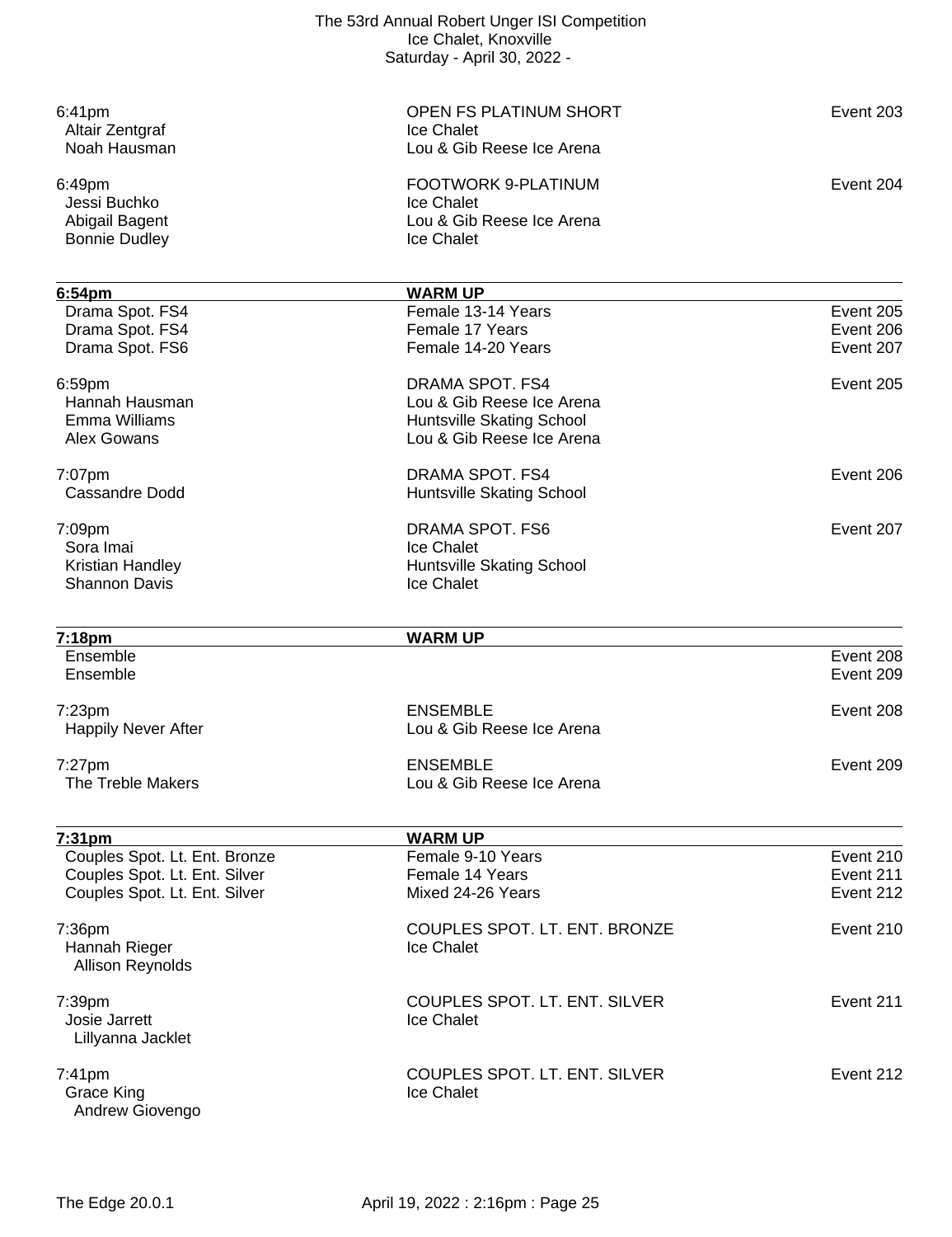| <u>7:44pm</u>                       | <b>WARM UP</b>                      |           |
|-------------------------------------|-------------------------------------|-----------|
| Lt. Ent. Spot. FS6-7                | Mixed 16-18 Years                   | Event 213 |
| Couples Spot. Drama Gold            | Mixed 20 Years                      | Event 214 |
| 7:49pm                              | LT. ENT. SPOT. FS6-7                | Event 213 |
| <b>Isabela Miller</b>               | Ice Chalet                          |           |
| Austin Johnson                      | Lou & Gib Reese Ice Arena           |           |
|                                     |                                     |           |
| Jaedyn Sobota                       | Ice Chalet                          |           |
| 7:58pm                              | COUPLES SPOT. DRAMA GOLD            | Event 214 |
| Jeshua Jacklet                      | Ice Chalet                          |           |
| Shannon Davis                       |                                     |           |
|                                     |                                     |           |
| 8:01pm<br>Lt. Ent. Spot. FS1        | <b>WARM UP</b><br>Female 9-14 Years | Event 215 |
|                                     | Mixed 8-11 Years                    | Event 216 |
| Lt. Ent. Spot. FS2-3                |                                     |           |
| 8:06pm                              | LT. ENT. SPOT. FS1                  | Event 215 |
| Callie Boucher                      | Lou & Gib Reese Ice Arena           |           |
| Pepper Emmert                       | Ice Chalet                          |           |
| Claire Clayton                      | Huntsville Skating School           |           |
| <b>Haley McAdams</b>                | Huntsville Skating School           |           |
| 8:16pm                              | LT. ENT. SPOT. FS2-3                | Event 216 |
| <b>Isaac Hausman</b>                | Lou & Gib Reese Ice Arena           |           |
| <b>Lillian Doss</b>                 | Huntsville Skating School           |           |
| Anna Claire Abney                   | Huntsville Skating School           |           |
| <b>Megan Stewart</b>                | Huntsville Skating School           |           |
|                                     |                                     |           |
| 8:26pm                              | <b>RESURFACE</b>                    |           |
| 8:41pm                              | <b>WARM UP</b>                      |           |
| Lt. Ent. Spot. FS4                  | Female 15-16 Years                  | Event 217 |
| Lt. Ent. Spot. FS4                  | Male Adult                          | Event 218 |
|                                     |                                     |           |
| 8:46pm                              | LT. ENT. SPOT. FS4                  | Event 217 |
| Alice Jinks                         | Huntsville Skating School           |           |
| Sabrina Fox                         | Huntsville Skating School           |           |
| <b>Kate Early</b>                   | Ice Chalet                          |           |
| Alisa Apostoaei                     | Ice Chalet                          |           |
| 8:56pm                              | LT. ENT. SPOT. FS4                  | Event 218 |
| <b>Tony Knox</b>                    | Ice Chalet                          |           |
|                                     |                                     |           |
| 8:58pm<br><b>Theater Production</b> | <b>WARM UP</b>                      | Event 219 |
|                                     |                                     |           |
| 9:03pm                              | THEATER PRODUCTION                  | Event 219 |
| Jungle Book                         | Lou & Gib Reese Ice Arena           |           |
| Aladdin                             | Ice Chalet                          |           |
|                                     |                                     |           |
| 9:18pm                              | <b>END OF DAYS EVENTS</b>           |           |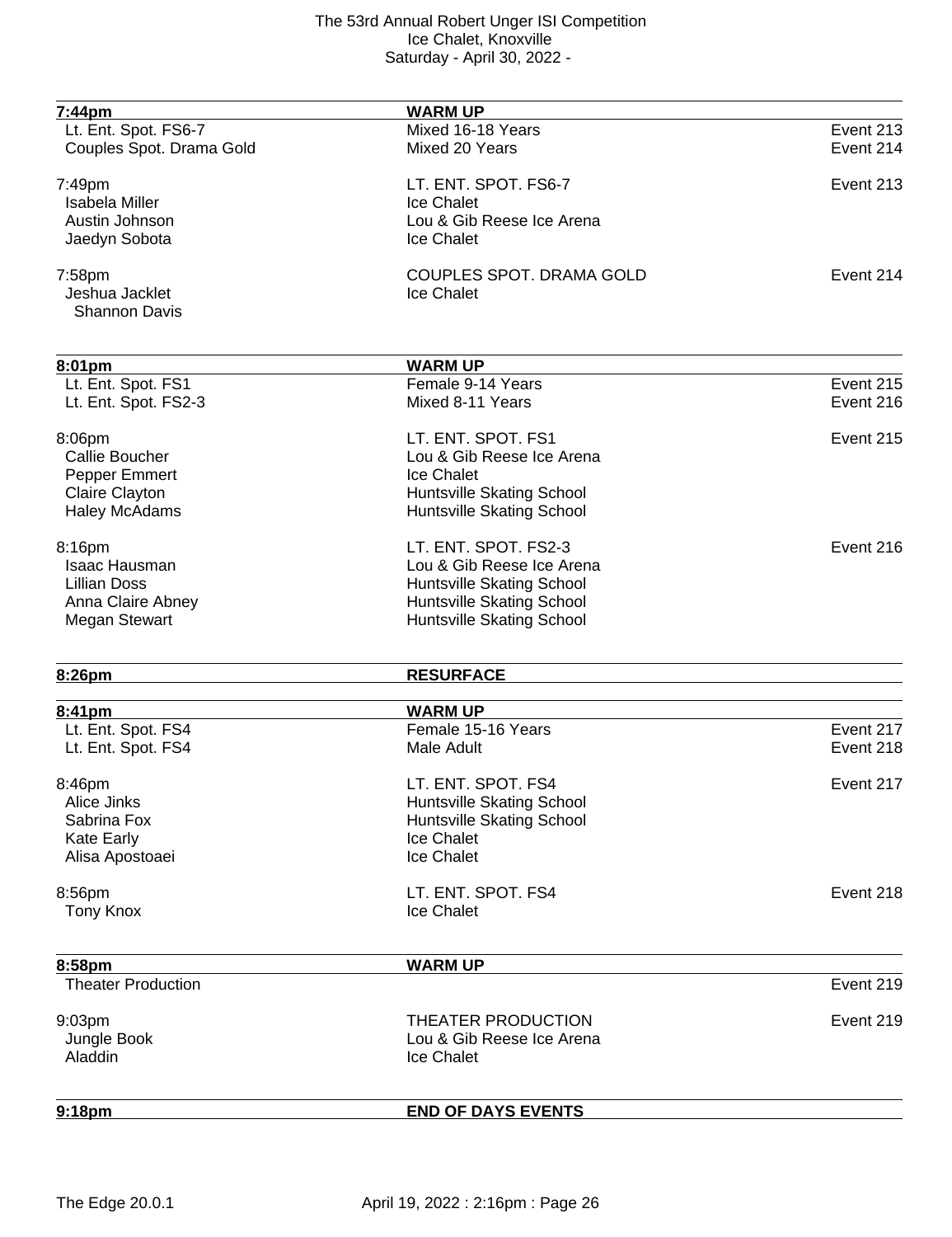| 8:30am                              | <b>RESURFACE</b>                     |           |
|-------------------------------------|--------------------------------------|-----------|
| 8:45am                              | <b>WARM UP</b>                       |           |
| Figures 1                           | Female 14 Years                      | Event 220 |
| Solo Comp. FS1                      | Female 9-11 Years                    | Event 221 |
| 8:50am                              | <b>FIGURES 1</b>                     | Event 220 |
| Josie Jarrett                       | Ice Chalet                           |           |
| 8:52am                              | SOLO COMP. FS1                       | Event 221 |
| Emma Nolen                          | Ice Chalet                           |           |
| <b>Callie Boucher</b>               | Lou & Gib Reese Ice Arena            |           |
| <b>Isabelle Swindeman</b>           | Ice Chalet                           |           |
| 8:56am                              | <b>WARM UP</b>                       |           |
| Jump & Spin Team - Medium           |                                      | Event 222 |
| Jump & Spin Team - High             |                                      | Event 223 |
| 9:01am                              | <b>JUMP &amp; SPIN TEAM - MEDIUM</b> | Event 222 |
| Welcome to the Jungle               | Ice Chalet                           |           |
| 9:04am                              | <b>JUMP &amp; SPIN TEAM - HIGH</b>   | Event 223 |
| <b>Teenage Mutant Ninja Turtles</b> | Lou & Gib Reese Ice Arena            |           |
| Old Fogeys & Young Ladies           | Ice Chalet                           |           |
|                                     |                                      |           |
| 9:10am                              | <b>WARM UP</b>                       |           |
| Couples Spot. Char. Low             | Mixed 6 Years-Adult                  | Event 224 |
| Lt. Ent. Spot. FS4                  | Female 12-13 Years                   | Event 225 |
| 9:15am                              | COUPLES SPOT. CHAR. LOW              | Event 224 |
| <b>Barbara Nicks</b>                | Ice Chalet                           |           |
| Alina Orlovskyy                     |                                      |           |
| Lilah Hirtzinger                    | Lou & Gib Reese Ice Arena            |           |
| Iylah Kruise                        |                                      |           |
| <b>Whitley Bauguess</b>             | Ice Chalet                           |           |
| Jason Rieger                        |                                      |           |
| 9:21am                              | LT. ENT. SPOT. FS4                   | Event 225 |
| Caitlin Orr                         | Lou & Gib Reese Ice Arena            |           |
| Alexandra Amyx                      | Lou & Gib Reese Ice Arena            |           |
|                                     |                                      |           |
| 9:26am                              | <b>WARM UP</b>                       |           |
| Couple Spotlight LE Gold            | Mixed 18 Years                       | Event 226 |
| Couples Spot. Lt. Ent. Gold         | Female 17-19 Years                   | Event 227 |
| Couples Spot. Char. Gold            | Female 18 Years                      | Event 228 |
| 9:31am                              | <b>COUPLE SPOTLIGHT LE GOLD</b>      | Event 226 |
| Austin Johnson                      | Lou & Gib Reese Ice Arena            |           |
| Abigail Bagent                      |                                      |           |
| 9:33am                              | COUPLES SPOT. LT. ENT. GOLD          | Event 227 |
| Cassandre Dodd                      | Huntsville Skating School            |           |
| Kristian Handley                    |                                      |           |
|                                     |                                      |           |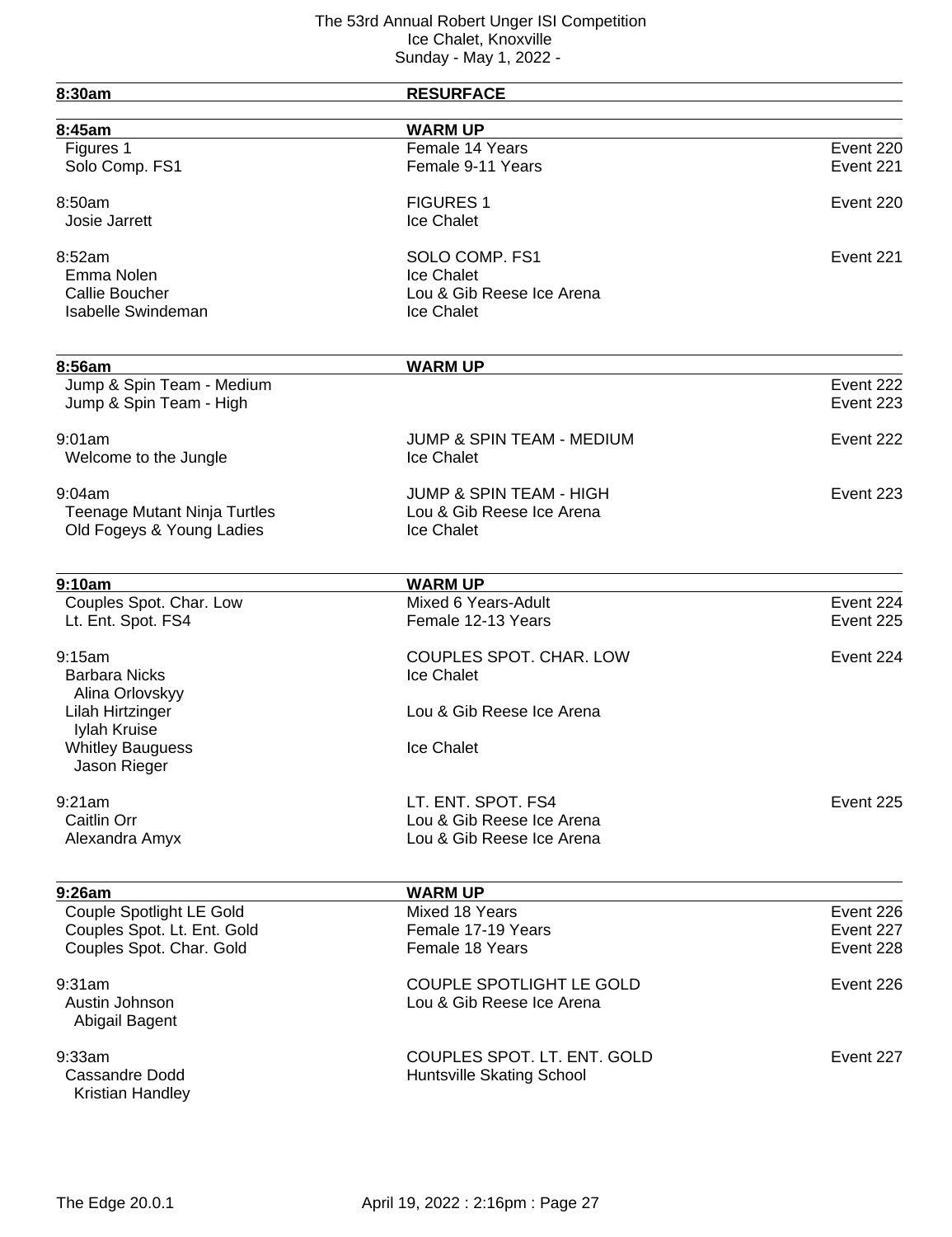Jaedyn Sobota Bonnie Dudley

9:36am COUPLES SPOT. CHAR. GOLD Event 228<br>
Under the Chalet Couples Spot Chalet

| 9:39am                     | <b>WARM UP</b>                 |           |
|----------------------------|--------------------------------|-----------|
| Couples Spot. Char. Silver | Mixed 8 Years-Adult            | Event 229 |
| Couples Spot. Char. Bronze | Female 19 Years                | Event 230 |
| Char. Spot. FS4            | Female 16-23 Years             | Event 231 |
| 9:44am                     | COUPLES SPOT. CHAR. SILVER     | Event 229 |
| <b>Isaac Hausman</b>       | Lou & Gib Reese Ice Arena      |           |
| <b>Charlet Geiger</b>      |                                |           |
| <b>Colton Jarrett</b>      | Ice Chalet                     |           |
| <b>Tony Knox</b>           |                                |           |
| <b>Adalyn Martin</b>       | Lou & Gib Reese Ice Arena      |           |
| Ella Schall                |                                |           |
| 9:51am                     | COUPLES SPOT. CHAR. BRONZE     | Event 230 |
| Rachil McAllister          | Ice Chalet                     |           |
| Arwen Roach                |                                |           |
| 9:54am                     | CHAR. SPOT. FS4                | Event 231 |
| <b>Rosie Christy</b>       | Lou & Gib Reese Ice Arena      |           |
| Nadia Paradise             | Huntsville Skating School      |           |
|                            |                                |           |
| 9:59am                     | <b>WARM UP</b>                 |           |
| Lt. Ent. Spot. Tot 3       | Female 6 Years                 | Event 232 |
| Lt. Ent. Spot. Pre Alpha   | Female 6 Years                 | Event 233 |
| Lt. Ent. Spot. Beta        | Female 7-8 Years               | Event 234 |
| Drama Spot. Alpha          | Female 9 Years-Adult           | Event 235 |
| Lt. Ent. Spot. Delta       | Female 6 Years                 | Event 236 |
| Drama Spot. FS3            | <b>Female Adult</b>            | Event 237 |
| 10:04am                    | LT. ENT. SPOT. TOT 3           | Event 232 |
| <b>Riley Emmert</b>        | Ice Chalet                     |           |
| 10:06am                    | LT. ENT. SPOT. PRE ALPHA       | Event 233 |
| Maya Chohan                | Ice Chalet                     |           |
| 10:08am                    | LT. ENT. SPOT. BETA            | Event 234 |
| Alina Orlovskyy            | Ice Chalet                     |           |
| Lilah Hirtzinger           | Lou & Gib Reese Ice Arena      |           |
| 10:12am                    | DRAMA SPOT, ALPHA              | Event 235 |
| Ella Neal                  | Edge Ice Center                |           |
| Christina Swanson          | Frank Southern Bloomington FSC |           |
| 10:16am                    | LT. ENT. SPOT. DELTA           | Event 236 |
| <b>Barbara Nicks</b>       | Ice Chalet                     |           |
| 10:18am                    | DRAMA SPOT. FS3                | Event 237 |
| Autumn Knoth-Jez           | Huntsville Skating School      |           |
|                            |                                |           |

**10:20am RESURFACE**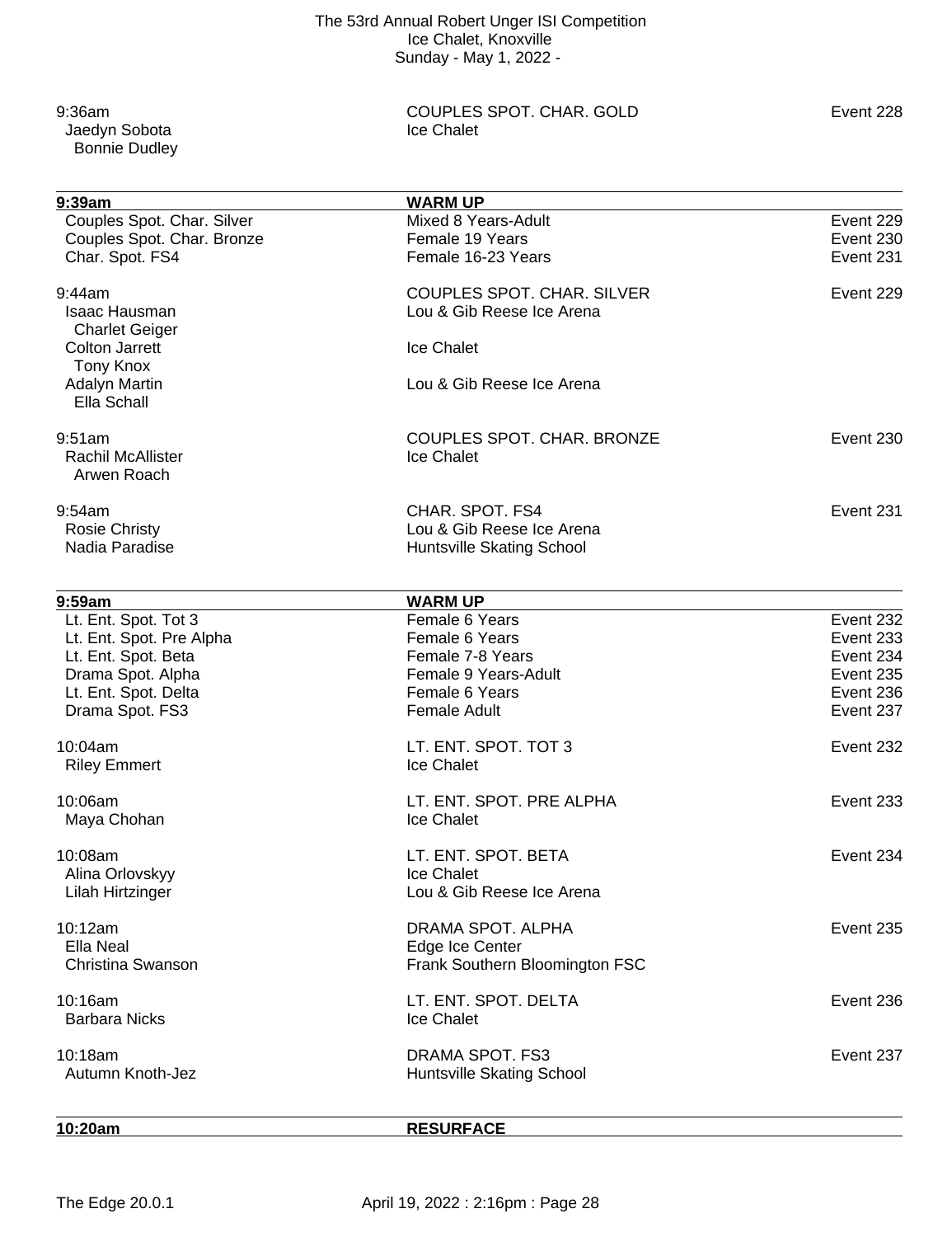| 10:35am                              | <b>WARM UP</b>                      |           |
|--------------------------------------|-------------------------------------|-----------|
| Char. Spot. FS7                      | Male 18 Years                       | Event 238 |
| Char. Spot. FS4                      | Mixed 9-12 Years                    | Event 239 |
| Char. Spot. FS4                      | Female 13-14 Years                  | Event 240 |
|                                      |                                     |           |
| 10:40am                              | CHAR. SPOT. FS7                     | Event 238 |
| Austin Johnson                       | Lou & Gib Reese Ice Arena           |           |
| 10:43am                              | CHAR. SPOT. FS4                     | Event 239 |
| <b>Mark Novak</b>                    | Huntsville Skating School           |           |
| Samantha Bauguess                    | Ice Chalet                          |           |
| <b>Isabella Mitchell</b>             | Huntsville Skating School           |           |
| <b>Caitlin Orr</b>                   | Lou & Gib Reese Ice Arena           |           |
| 10:53am                              | CHAR. SPOT. FS4                     | Event 240 |
|                                      |                                     |           |
| Alexandra Amyx                       | Lou & Gib Reese Ice Arena           |           |
| Emma Herring                         | Huntsville Skating School           |           |
| Josie Jarrett                        | Ice Chalet                          |           |
| Ava Burleson                         | Ice Chalet                          |           |
|                                      |                                     |           |
| 11:03am<br>Char. Spot. FS3           | <b>WARM UP</b><br>Female 9-10 Years | Event 241 |
| Char. Spot. FS3                      | Female 11-14 Years                  | Event 242 |
| Char. Spot. FS2                      | Mixed 8-11 Years                    | Event 243 |
| Char. Spot. FS1                      | Mixed 8-12 Years                    | Event 244 |
|                                      |                                     |           |
| 11:08am                              | CHAR. SPOT. FS3                     | Event 241 |
| Hannah Rieger                        | Ice Chalet                          |           |
| <b>Lily Mitchell</b>                 | Ice Chalet                          |           |
| <b>Megan Stewart</b>                 | Huntsville Skating School           |           |
| 11:16am                              | CHAR. SPOT. FS3                     | Event 242 |
| Samantha Rieger                      | Ice Chalet                          |           |
| Makenna Crowe                        | Edge Ice Center                     |           |
|                                      |                                     | Event 243 |
| 11:21am                              | CHAR. SPOT. FS2                     |           |
| Isaac Hausman                        | Lou & Gib Reese Ice Arena           |           |
| Caitlyn Nix                          | Huntsville Skating School           |           |
| 11:26am                              | CHAR. SPOT. FS1                     | Event 244 |
| <b>Brooke Ming</b>                   | Huntsville Skating School           |           |
| Shan Chohan                          | Ice Chalet                          |           |
|                                      |                                     |           |
| 11:31am<br>Char. Spot. Alpha         | <b>WARM UP</b><br>Male 8 Years      | Event 245 |
|                                      | Female 9 Years                      | Event 246 |
| Char. Spot. Beta<br>Char. Spot. Beta | Male Adult                          | Event 247 |
| Char. Spot. Gamma                    | Male 14 Years                       | Event 248 |
| Char. Spot. Delta                    | Male 8 Years                        | Event 249 |
| Theme Spot. Delta                    | Female 12 Years                     | Event 250 |
| Theme Spot. Beta                     | Female 7-11 Years                   | Event 251 |
| Theme Spot. Alpha                    | <b>Female Adult</b>                 | Event 252 |
|                                      |                                     |           |
| 11:36am                              | CHAR. SPOT. ALPHA                   | Event 245 |
| <b>William Bauguess</b>              | Ice Chalet                          |           |
|                                      |                                     |           |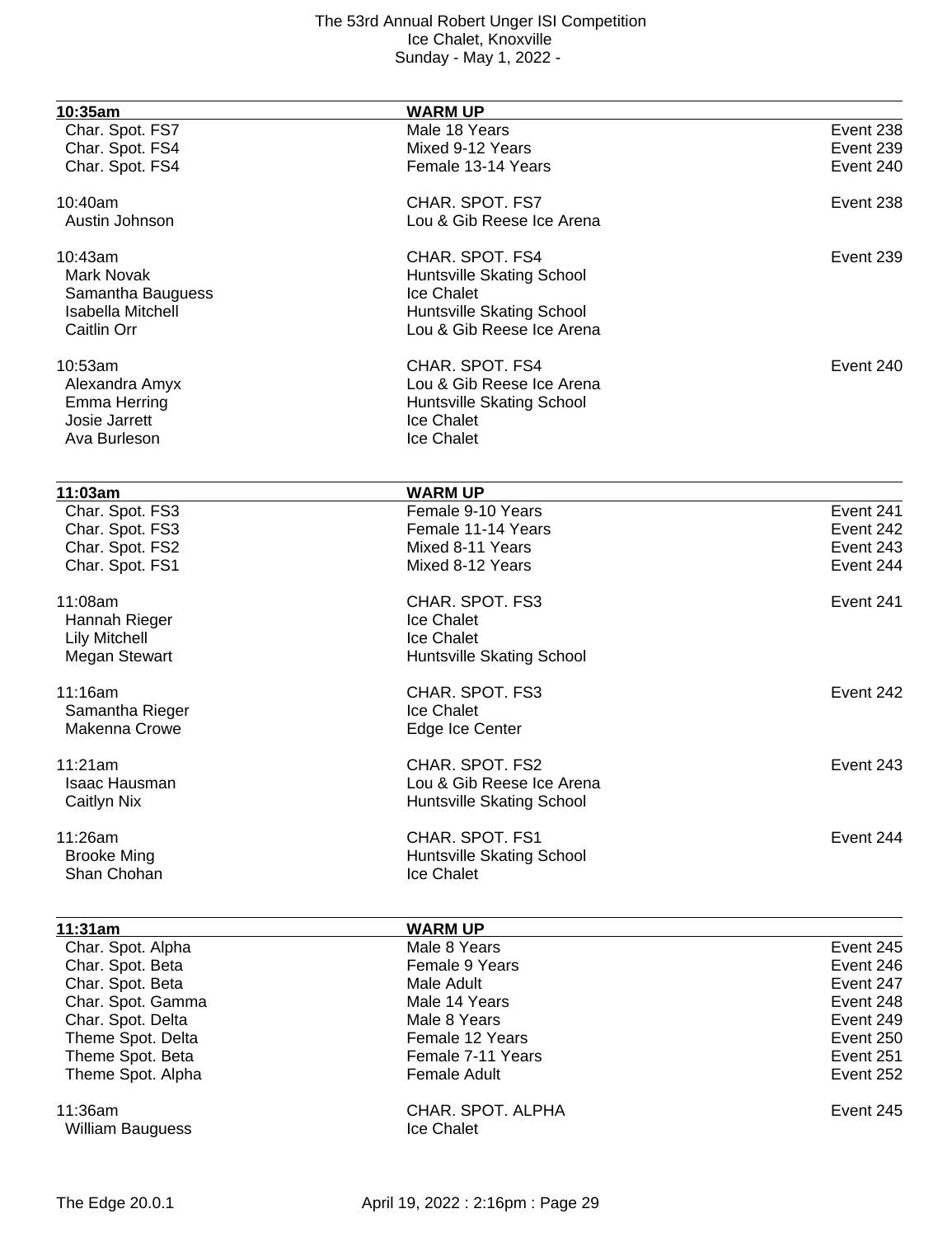|                                                      | The 53rd Annual Robert Unger ISI Competition<br>Ice Chalet, Knoxville<br>Sunday - May 1, 2022 - |           |
|------------------------------------------------------|-------------------------------------------------------------------------------------------------|-----------|
| 11:38am<br>Iylah Kruise                              | CHAR. SPOT. BETA<br>Lou & Gib Reese Ice Arena                                                   | Event 246 |
| 11:40am<br>Dan Moore                                 | CHAR. SPOT. BETA<br>Huntsville Skating School                                                   | Event 247 |
| 11:42am<br>George Kohnstamm                          | CHAR. SPOT. GAMMA<br>Ice Chalet                                                                 | Event 248 |
| 11:44am<br><b>Colton Jarrett</b>                     | CHAR. SPOT. DELTA<br>Ice Chalet                                                                 | Event 249 |
| 11:46am<br>Sophie Caffrey                            | THEME SPOT. DELTA<br>Ice Chalet                                                                 | Event 250 |
| 11:48am<br>Alina Orlovskyy<br><b>Allie Killeffer</b> | THEME SPOT. BETA<br>Ice Chalet<br><b>Ice Chalet</b>                                             | Event 251 |
| 11:52am<br>Christina Swanson                         | THEME SPOT. ALPHA<br>Frank Southern Bloomington FSC                                             | Event 252 |
| 11:54am                                              | <b>WARM UP</b>                                                                                  |           |
| Couples Spot. Lt. Ent. Platinum                      | Male 16-18 Years                                                                                | Event 253 |
| 11:59am<br>Noah Hausman<br>Austin Johnson            | COUPLES SPOT. LT. ENT. PLATINUM<br>Lou & Gib Reese Ice Arena                                    | Event 253 |
| 12:02pm                                              | <b>RESURFACE</b>                                                                                |           |
| 12:17pm<br>Sync. Skate                               | <b>WARM UP</b><br>Teen                                                                          | Event 254 |
| 12:22pm<br><b>RU Revolution - Teen</b>               | <b>SYNC. SKATE</b><br>Ice Chalet                                                                | Event 254 |
| 12:27pm                                              | <b>WARM UP</b>                                                                                  |           |
| Sync. Form.                                          | Adult                                                                                           | Event 255 |
| 12:32pm<br>Alabama Special Olympics Unified Synchro  | SYNC. FORM.<br>Huntsville Skating School                                                        | Event 255 |
| 12:38pm                                              | <b>WARM UP</b>                                                                                  |           |
| Sync. Advance Form.                                  | Youth                                                                                           | Event 256 |
| 12:43pm<br><b>RU Revolution - Youth</b>              | SYNC. ADVANCE FORM.<br>Ice Chalet                                                               | Event 256 |
| 12:50pm<br>Sync. Advance Form.                       | <b>WARM UP</b><br>Teen                                                                          | Event 257 |
|                                                      |                                                                                                 |           |